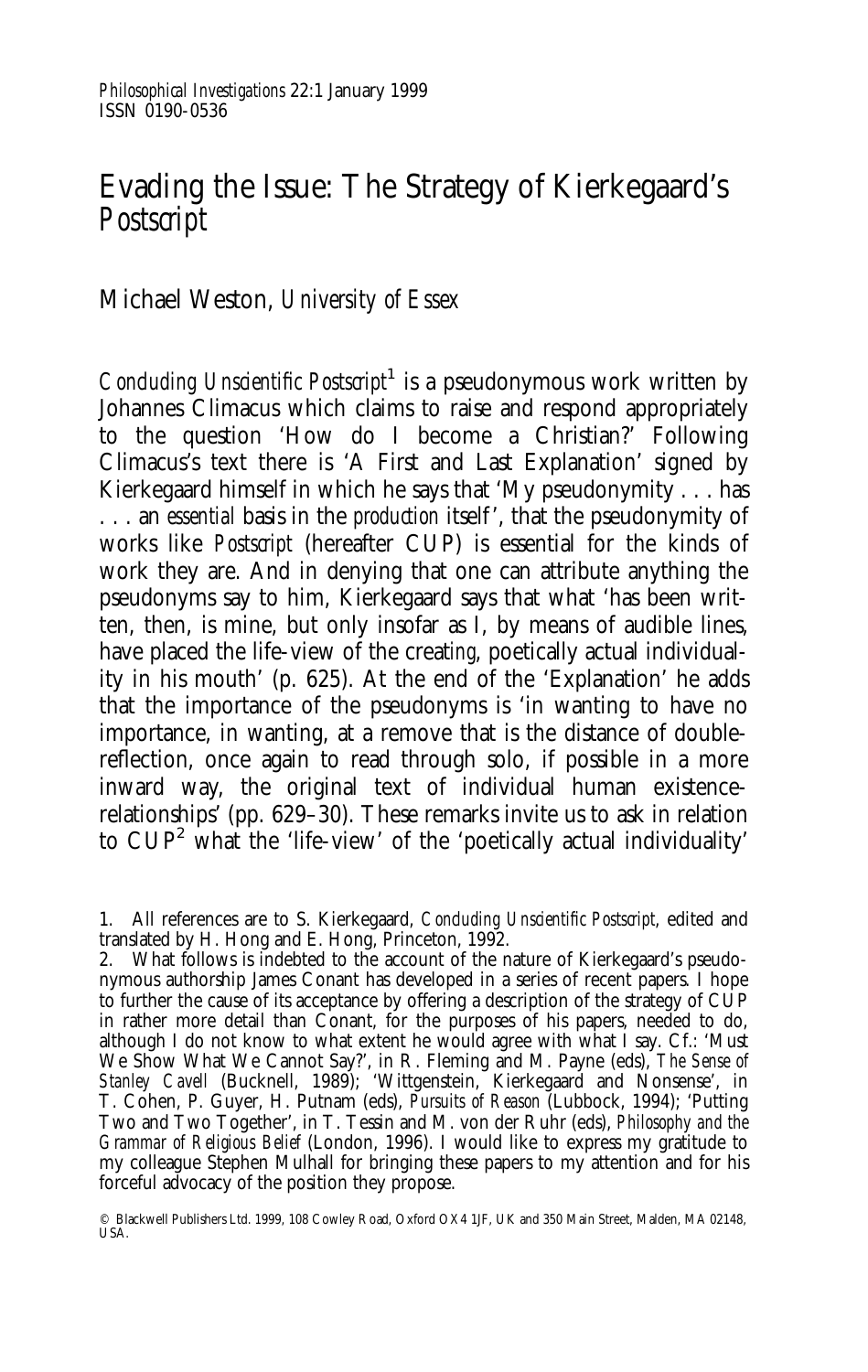who is Johannes Climacus is, and perhaps in asking that we may throw some light on what might be meant by 'the distance of double-reflection' at which the pseudonyms are said to operate.

There appears to be no difficulty in answering the first part of this question, since Climacus tells us in the chapter before the Conclusion 'I . . . am myself essentially a humorist' (p. 451) and the position of this remark presumably means that it will cast a retrospective light on the previous four hundred and fifty or so pages. However, this self-identification presents us with an interpretive problem. Is it itself meant humorously? If so, does this mean that Climacus is not a humorist or that, since it is humorous, that he is? Or is it not meant humorously, and would this show that, despite his avowal, Climacus is deceived in thinking he is a humorist? And we might wonder whether this difficulty had something to do with the 'double-reflection' Kierkegaard speaks of, since in trying to understand what Climacus had said (the first reflection) we see that it must be applied to itself. We are then left wondering how we could know what construction to put on these words, and so provoked into a second reflection. We have been given a reflective knot which we must then untie ourselves. In order to do this, we need at least to discover what Climacus understands by a 'humorist'. He has already told us something of this in an appendix to Chapter Two of the final part of the book where he discusses the pseudonymous literature and his own previous work, *Philosophical Fragments* (hereafter PF), and he returns to the matter in the chapter which contains his selfidentification. In the appendix, Climacus tells us that 'humor is the last stage in existence-inwardness before faith' (p. 291). And in the later chapter he says that the humorist 'continually . . . joins the conception of God together with something else and brings out the contradiction – but he does not relate himself to God in religious passion' (p. 505). The humorist brings out the contradiction between, on the one hand, the requirement placed on an individual by their relation to the absolute, God, and, on the other, the concrete details of the everyday life they lead (Climacus has just spent twenty or so pages considering what it might be for a religious person to wonder whether he could, in terms of his God-relationship,

<sup>1</sup>

<sup>©</sup> Blackwell Publishers Ltd. 1999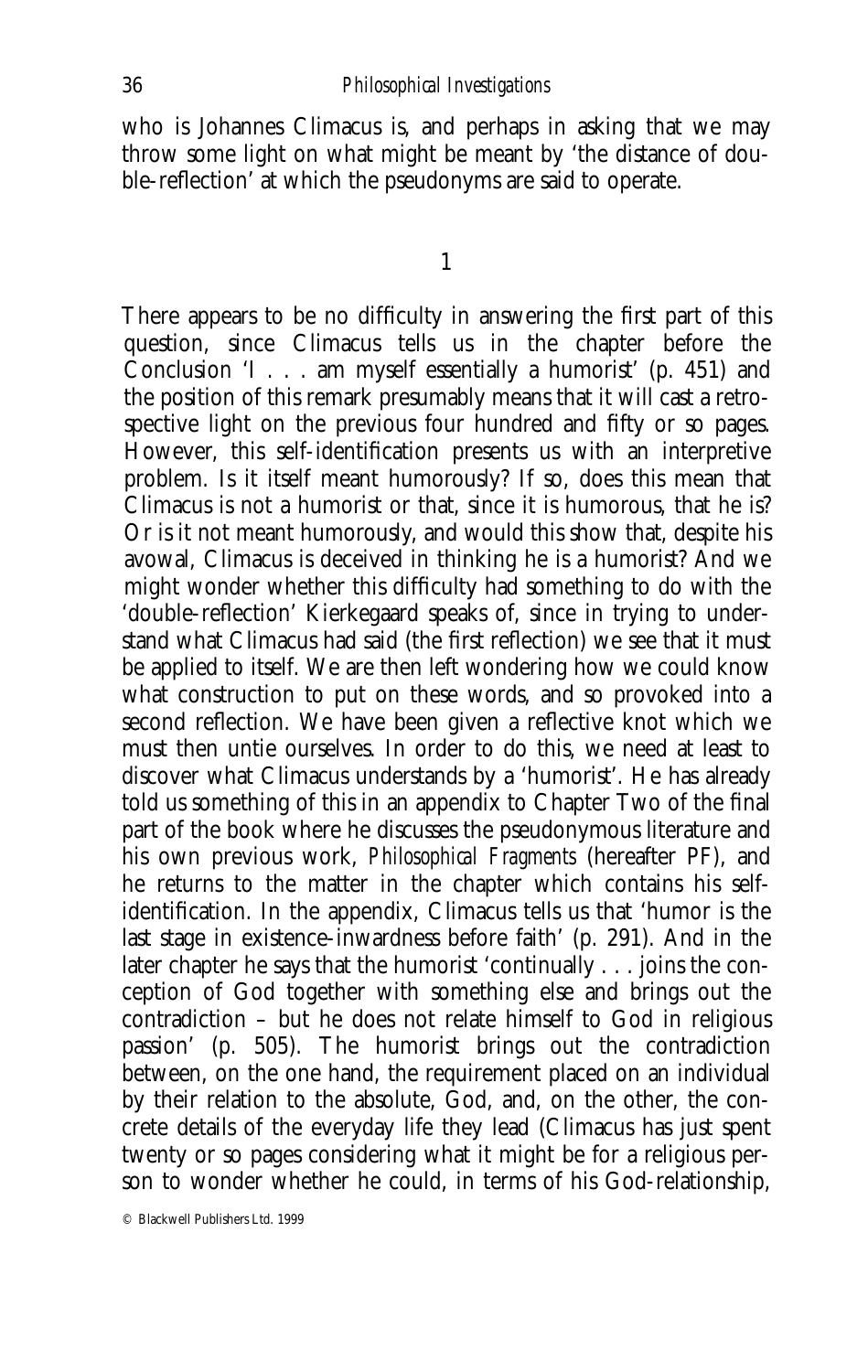take a trip to an amusement park) but *humorously*. <sup>3</sup> For the religious believer, who 'joins the conception of God together with everything and sees the contradiction, but in his innermost being he relates himself to God' (p. 505), this contradiction isn't humorous, but rather of the deepest concern, since he has to express his Godrelationship in all the manifold details of his life. And, of course, for the non-religious individual there is no contradiction humorously conceived or otherwise, since they do not 'join the conception of God' with anything. The contradiction can only *appear* and do so *humorously* to someone who attempts to distance himself from *both* the religious and the non-religious. Unlike the non-religious, the humorist does 'join the conception of God with something' and so has a certain kind of relation to that conception, but unlike the religious, this relation is not one of passionate concern. He appears, therefore, to occupy a position *outside* both the religious and nonreligious life. But since he *lives*, this can only be appearance, and any assertion that he occupies such a position, by, let us say, identifying himself as a humorist, would be a deception, whether it is also a selfdeception or not. Now, in the appendix to Chapter Two of Part Two (and therefore prior to his own apparent self-identification as a humorist in chapter four), Climacus himself identifies this deception with the one involved in speculative philosophy. 'Humor, when it uses Christian categories (sin, forgiveness of sin, atonement, God in

3. The 'jest in humor', Climacus tells us, 'lies in the revocation (an incipient profundity is revoked)' (p. 552) and he gives us an example of what he means. 'We are all guilty', a humorist would say; 'we fall many times and into many pieces, all of us who belong to the animal species called human', which Buffon describes as follows . . . 'Thereupon a definition entirely along the lines of natural history could follow. The contrast here has reached its highest: between an individual who in eternal recollecting has the totality of guilt-consciousness and a specimen of an animal species' (p. 553). 'We are all guilty' is the religious conception which characterizes our inadequacy in relation to the demand of the absolute conception, God. It therefore applies to us totally and not to our falling 'many times', something the humorist indicates he knows by adding the incongruity of 'and into many pieces' (a phrase which implies our mortality, and reminds us that for the religious death has lost its victory before God). But this revoking of the religious sense of guilt for the non-religious in terms of which we may sometimes fall and sometimes not, is now itself revoked in identifying us simply as members of an animal species. Characterized just like that, any notion of guilt would be inapplicable. What is comical is that beings who are members of an animal species nevertheless have a consciousness of absolute guilt before God. The contrast is brought out in such a way as to seem comic in the revocation of the religious profundity, 'We are all guilty', by first reinterpreting it against its religious sense in non-religious terms, and then revoking the notion of guilt entirely by characterizing us in terms of animality.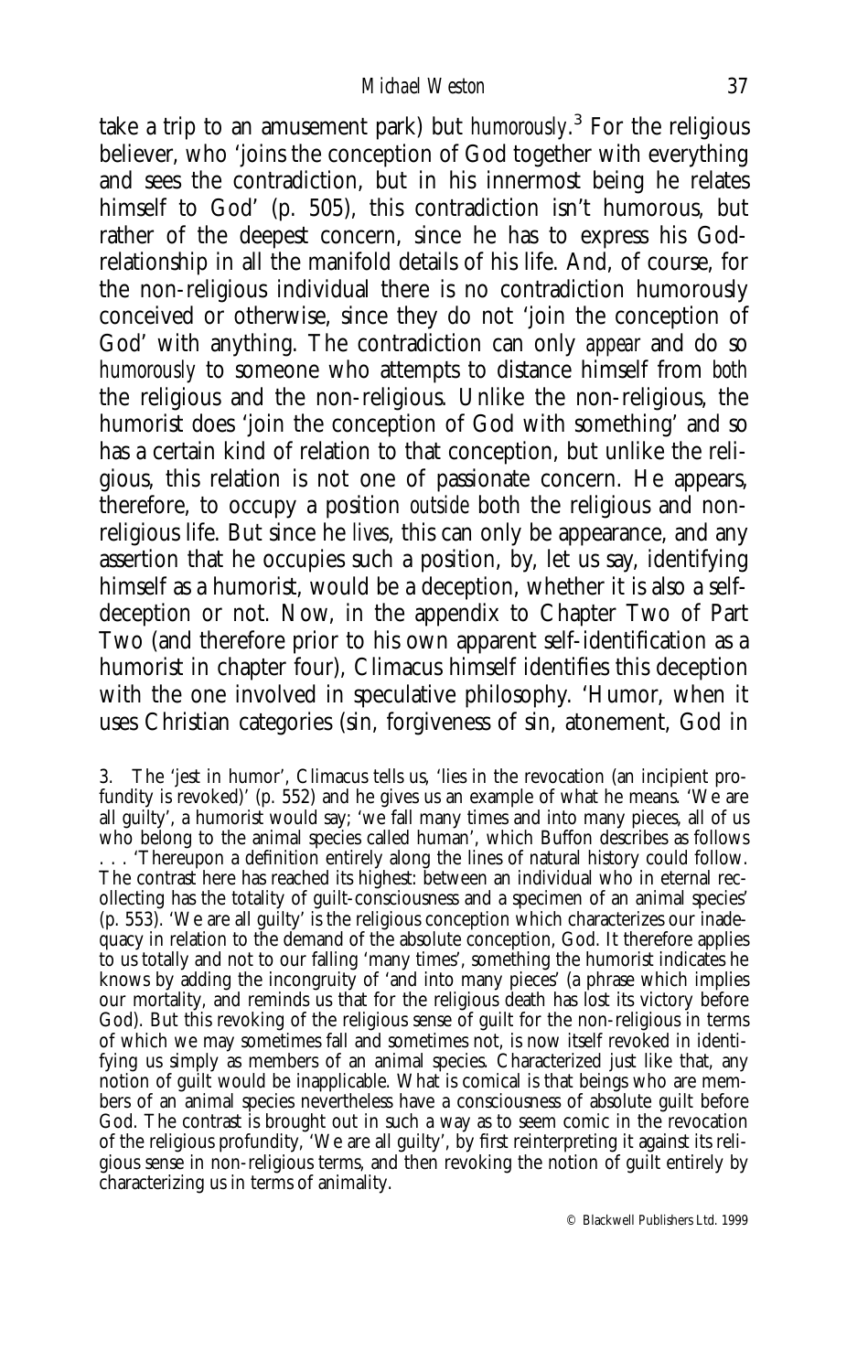time, etc.) is not Christian but a pagan speculative thought that has come *to know* all the essentially Christian . . . at the point where the decision comes in the moment and the movement is forward toward the relation to the eternal truth that came into existence in time – at that point humor is not present. Modern speculative thought deceives in the same way' (p. 272). The humorist's relation to the religious categories is 'speculative', one of 'knowing' in a disinterested manner. But although his humour seems to require a similar position in relation to the non-religious too, so that the 'contradiction' can appear in a humorous contrast, this is obviously impossible since the humorist is a living individual who cannot have a disinterested relation to his own life. The humorist *lives* in non-religious categories but appears not to do so. To claim to occupy a position outside the non-religious and the religious is itself comical (as Climacus's discussion of modern speculative thought in Part One has tried to show). But now, for whom does the contradiction between the claimed position of the humorist and existence appear and so as comic? For the humorist? And yet it is comic. The meaning of Climacus's apparent self-identification as a 'humorist' is further complicated by his claim that humour is the 'incognito' of the religious. A religious person who practises the self-renunciation required by their relation to the absolute, God, will not (unless totally transformed) be able to hide their suffering completely, he says, but desiring to maintain their God-relation in secret they will hinder its direct expression by the humorous. Although really religious, such an individual will be 'in his outer appearance . . . a humorist' (p. 501). Climacus immediately adds, however, that 'an observer who is looking for a religious person and intends to recognize him by the humorous would be fooled if he met me . . . I am not a religious person but simply and solely a humorist' (ibid.), which is, of course, just what such a religious person would say.

There is a further piece of self-characterization in the appendix to chapter two of Part Two in which Climacus discusses the pseudonymous literature, for there he gives an account of the nature of his own writing in PF, although characteristically contained in a footnote on a review of the book. PF, he says, is written 'for people in the know, whose trouble is that they know too much' (p. 275). The effect of this 'knowing too much' is that Christian truth has been reduced to something anyone 'knows': 'Because everyone knows the Christian truth, it had gradually become a triviality' (ibid.). They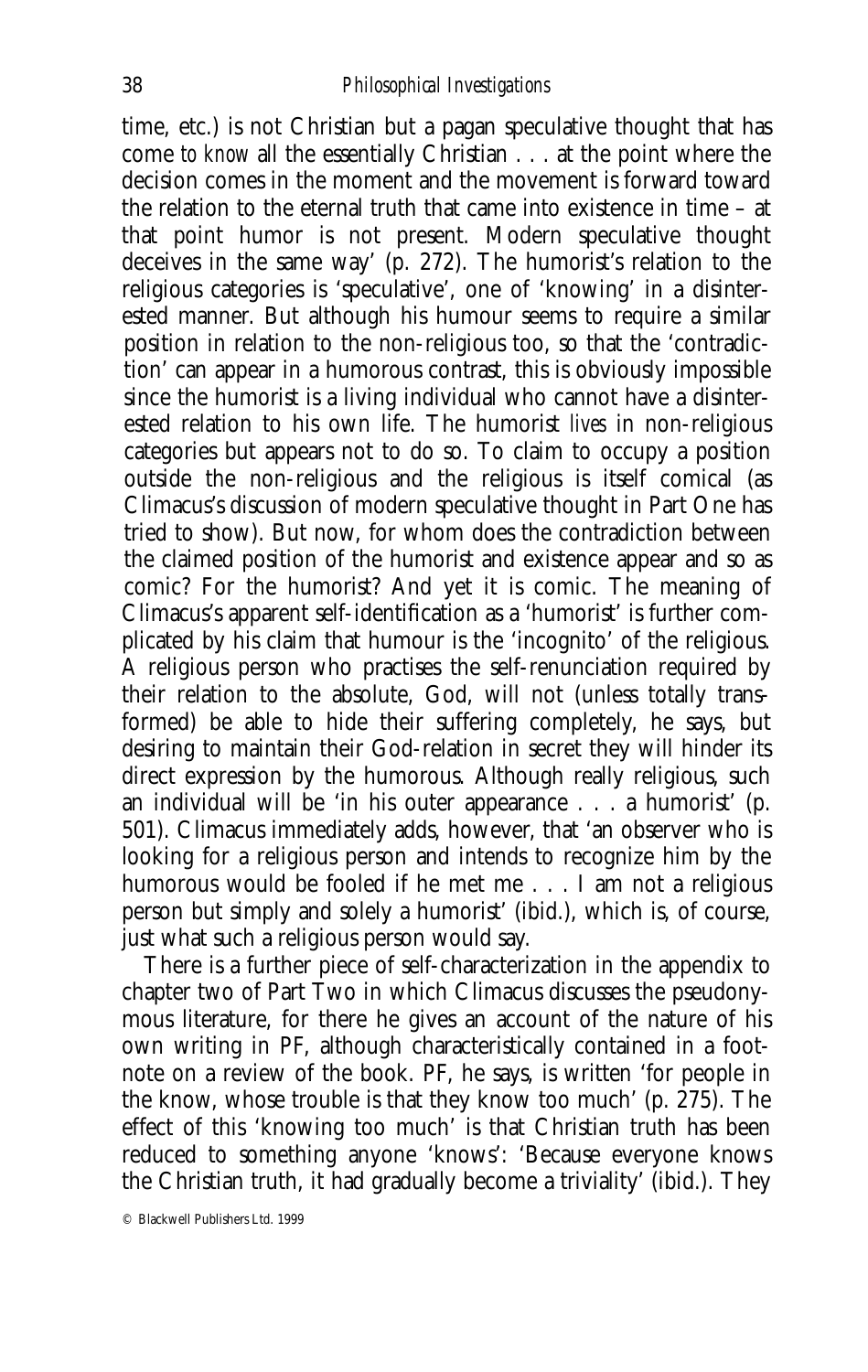'know' the Christian truth, that is, have a disinterested, reflective relation to it, precisely the relation in terms of which Climacus has characterized the 'humorist'. The communication of PF intends to 'take away' this knowledge, to get the reader to recognize that the Christian truth is not a matter for 'knowing'. How can this be done? 'When a communication takes a portion of the copious knowledge that the very knowledgeable man knows and communicates it to him in a form that makes it strange to him, the communicator is, as it were, taking away his knowledge at least until the knower manages to assimilate the knowledge by overcoming the resistance of the form' (ibid.). This 'form' in PF lies, says Climacus, in the 'teasing resistance of the imaginary construction to the content' and 'the parody of speculative thought in the entire plan'. That is, PF takes Christian truth and renders it explicitly in the form of an object of thought, through the new form of the 'imaginary construction', but in so doing makes it *unthinkable* so as to reveal the effort as a parody, as a form of writing in essential contrast to what it claims to be about. The communication thus requires a 'double reflection', the untying of the knot formed by the contrast of form with (apparent) content. In this way, the assumption of the reader, that Christian truth is an object for disinterested thought, is itself undermined, leaving them in a position where they may 'assimilate' it, if they will, appropriately (whatever that may turn out to be). The comic lies, as Climacus has said, in 'contradiction'. Here the contradiction lies, not, as with the humorist, in the relation of religious truth to a human being who is at the same time an animal, but in the relation between the nature of religious truth and how this is understood by those who claim to be familiar with it. If, furthermore, for the humorist, the 'jest lies in the revocation (an incipient profundity is revoked)', here it lies in revoking the apparent 'profundity' people claim to believe (something they believe as a 'profound thought') by treating it explicitly as an object of thought and revoking its thinkability, thereby rendering it ludicrous. In this way, the relation to 'the truth' in terms of disinterested thought is parodied and so made both evident and comical to the one who can unravel the doubly reflected communication.

CUP has, following the Conclusion, an appendix, 'An Understanding with the Reader'. In this Climacus says 'the book has not only a conclusion but has a revocation to boot' (p. 619) and the appendix contains this expression of revocation: 'Everything is to be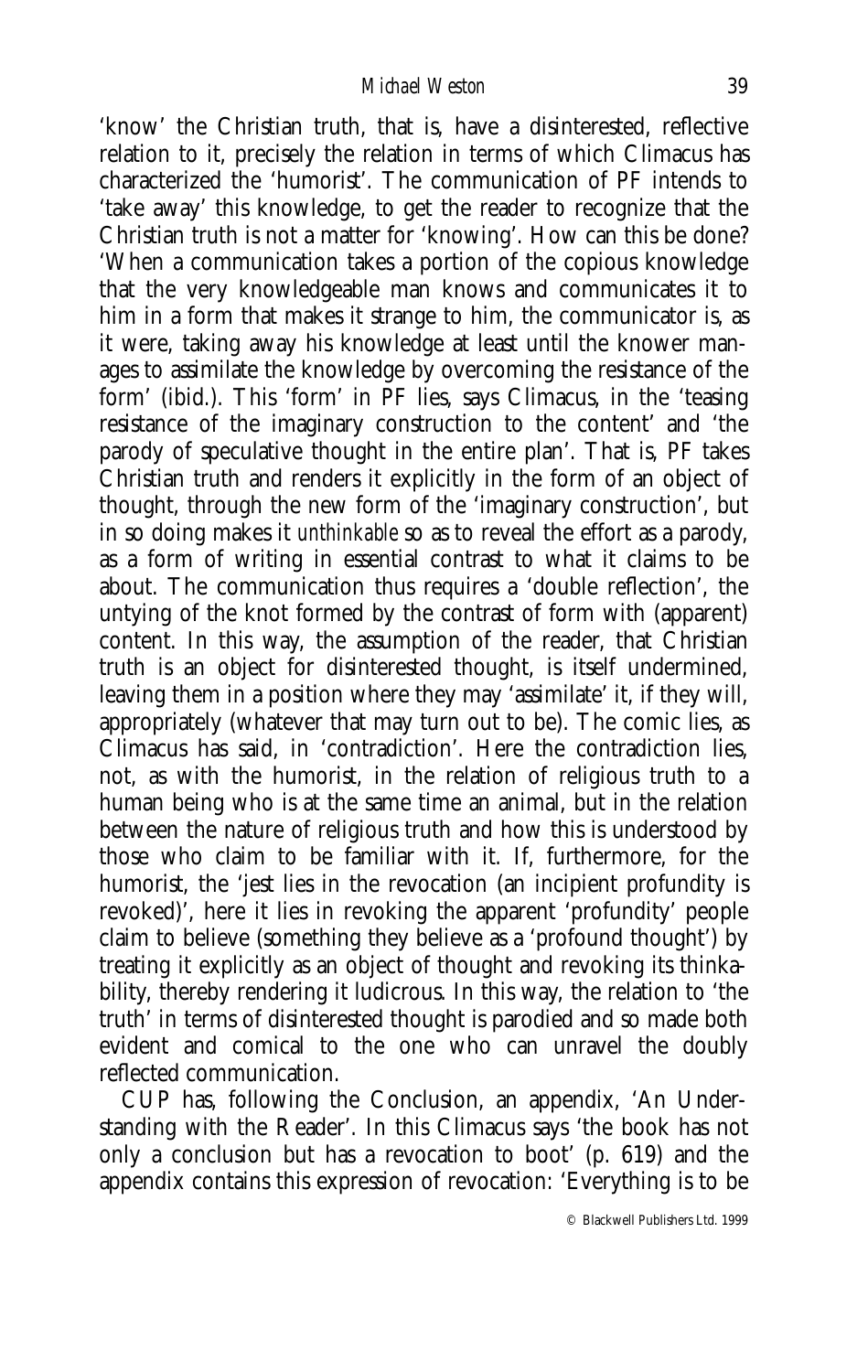understood in such a way that it is revoked' (ibid.). What is here revoked is the *book* itself '. In the prior Conclusion he tells us 'what this whole book has been about', namely that 'Since the highest is to become and to continue to be a Christian, the task cannot be to reflect on Christianity but can only be to intensify by means of reflection the pathos with which one continues to be a Christian' (p. 607). And in the following appendix Climacus indeed stresses the personal nature of the question he has claimed to ask: 'the whole book is about myself, simply and solely about myself' since it was apparently precipitated by Climacus asking 'How do I become a Christian . . . I ask solely for my own sake. I have asked about it, for that is indeed the content of the book' (pp. 617–18). The book, however, has indeed been a 'reflection on Christianity' whereas the Conclusion denies that such reflection is the task if one asks, as Climacus claims to do, the personal question, 'How do I become a Christian?' He continues in the Appendix that the book is written only for an imagined reader who 'can understand that the understanding is a revocation – the understanding with him as the sole reader is indeed the revocation of the book' (p. 621). To understand the book is to revoke it, to see that to ask 'How do I become a Christian?' is not to ask a question to which the appropriate response is the reflection we have been drawn into (in accordance with our own desires) through CUP – to which the appropriate response is not a *book*. This is the comic contradiction. In revoking the book Climacus marks that not only is its claim to be a response to the question it apparently asks, 'How do I become a Christian?', in contradiction with the question, but that the question itself is only apparently raised. *We* read the book because we think we are going to discover something essential in relation to such a question, and so in relation to the questions we are *inclined* to think, as reflective individuals, we have about our own existence. We think such questions can be posed and resolved in the form of a book, in terms of a disinterested inquiry. The jest lies in the revocation: if, having been led through this tortuous journey, we see the joke, we are confronted by the expectations which fuelled our interest and laugh *at ourselves*. As Climacus says in the Conclusion: 'I am a friend of difficulties, especially of those that have the humorous quality, so that the most cultured person, after having gone through the most enormous effort, essentially has come no further than the simplest human being can come' (p. 607). Only the 'cultured' would be tempted to read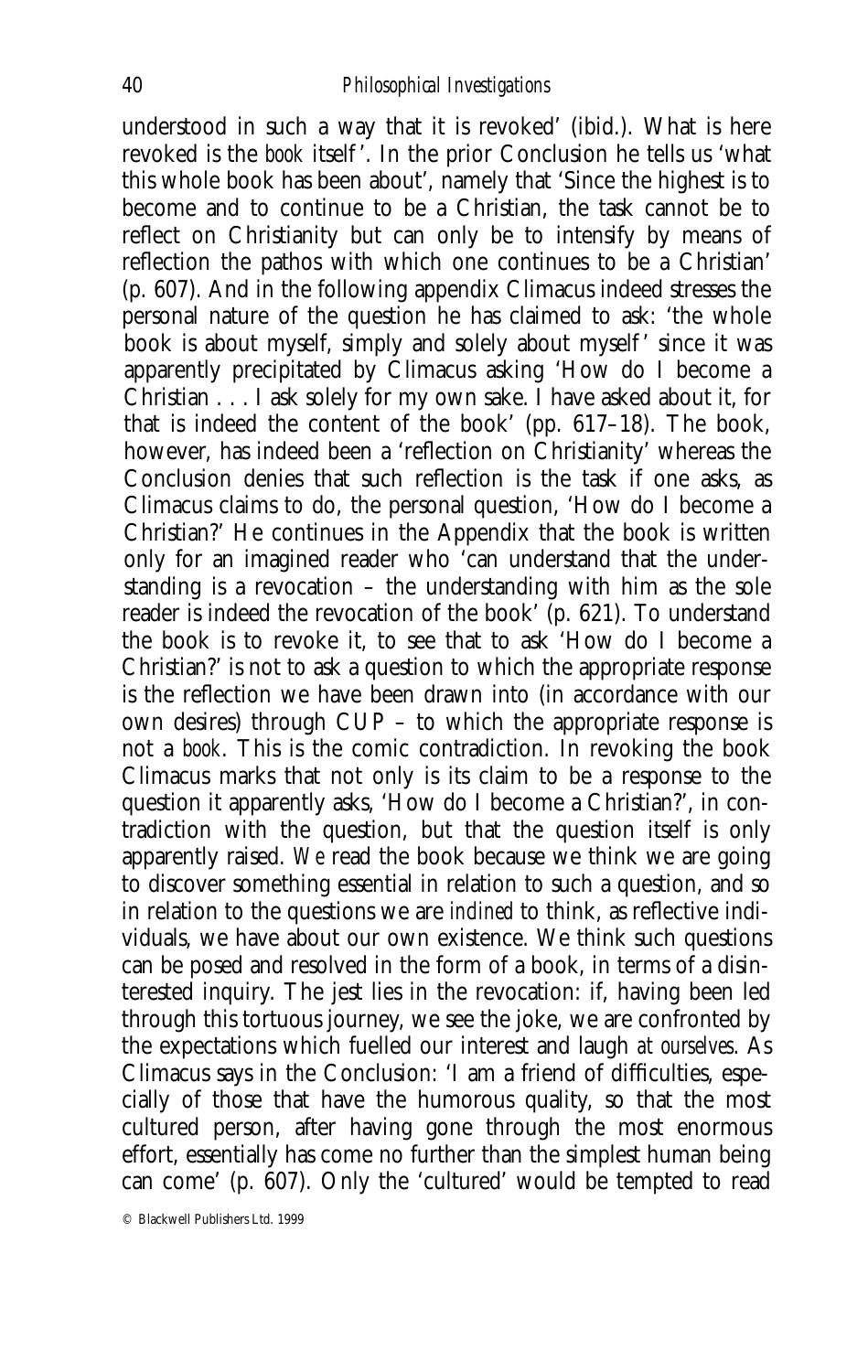the book: the joke is that what such a person thinks of as her or his distinction (knowing about philosophy, theology, literature, history, ancient and modern languages, and so forth, and having the capacity for philosophical reflection) is no distinction at all in regard to the question the book apparently raises since that question can really arise only in such a way that there is no difference between the 'simple' and the 'cultured' – and yet the reader must have thought their distinction counted for something in reading the book to 'resolve' the question.

The 'humorist' Climacus characterizes in the book stands in an apparently disinterested relation to the religious and the nonreligious and humorously brings out the contradiction between the divine and the human. The humour of such a humorist occurs in a way which does not involve the humorist, or the one who laughs with him: what is 'comical' appears as such only in the position of an 'object' of (humorous) contemplation. But Climacus's strategy works to *involve* us, by giving us something we desire to understand and then rendering it, as we shall see, unthinkable, so that, if we understand the revocation of the book, and so the jest, we find *ourselves*, our desire to understand and our conception of our own distinction which it implies, comical. This is the significance of a 'doubly reflected' communication form, that it provides a paradox for the understanding in the contrast between 'what' is apparently said and 'how' it is said, the unravelling of which must be done by the reader, thus revealing to her the nature of her own illusion. And there an opening is made, in the case of PF and CUP, in which the reader, if she has thought that she is a Christian because of some intellectual account she has to give of it, or that she would become one if only such an account were forthcoming, can come to relate *appropriately* to the Christian truth, whether in acceptance or rejection, but at any rate relieved of an illusion.

How, then, are we to understand Climacus in the book saying 'I am essentially a humorist'? Well, our initial impression was right, we can't understand it. If it is meant humorously, he says he isn't, but then he is; if it is not meant humorously, then he says he is but he isn't. But now we can see that this prevention of understanding is the point, since it is the point of the book as a whole: it has the characteristic form of a 'doubly-reflected' communication which sets out to incite our desire to understand it, only to defeat it so that the illusion that we are under, that the issue is something to understand,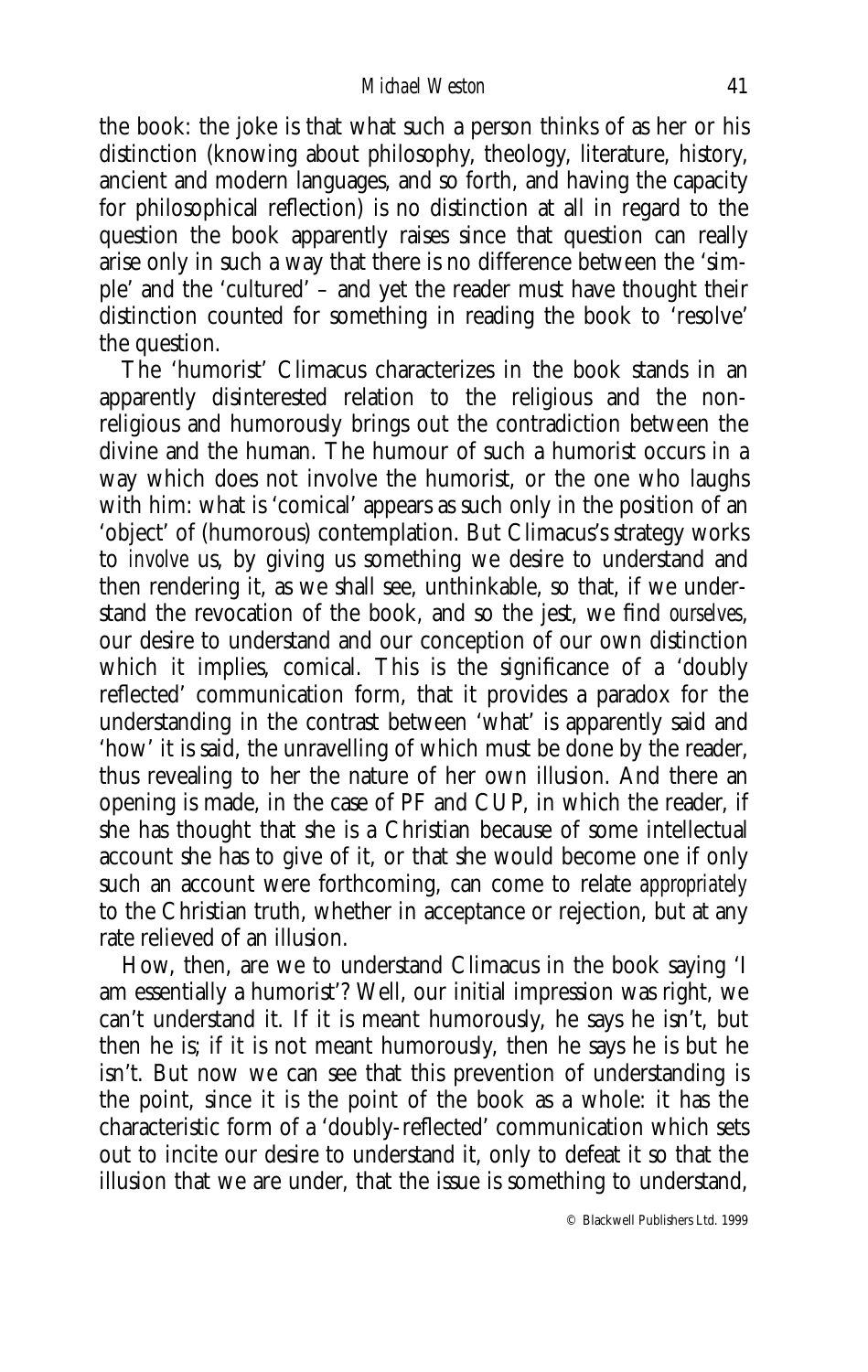may be dispelled. And this gives another sense to Climacus's saying in the final appendix, where he hopes to establish an 'understanding' with his reader, that 'the whole book is about myself', since the form of the book, that of a 'doubly-reflected' communication in which the 'content' lies in essential contrast to *how* it is expressed, is *exemplified* in Climacus's self-identification. We are thus prevented even from understanding the book as an 'expression of a life-view', since it is impossible to say who Climacus is. The desire to do so is thereby shown to us as a further manifestation of the evasion of acknowledging the nature of the Christian truth as an existence communication by rendering it a subject for the understanding. But then, Kierkegaard's own 'Final and Last Explanation', which tempted us to pursue this line of inquiry, shows itself as an indirect communication too.

In what follows I shall try to outline the stages through which this strategy of a doubly-reflected communication is carried out, through which we are led to see that the joke is on us.

2

The Preface gives a strong hint as to the character of the book. It is a 'Postscript' to PF, a book which has been completely ignored, Climacus says, in accordance with the author's wishes. But he still worries that this wish might yet be 'frustrated by some mistake' (p. 5) given the addiction of the age to 'prophecy and vision and speculative thought', that is, to intellectual reflection. He now hopes for the same fate for CUP. Hence the point of CUP, and the sense in which it is a 'Postscript' to PF, is to prevent the mistake, that it, and PF, should be taken up as a contribution to intellectual reflection and what passes for 'knowledge'.

The Introduction then makes clear the nature of the feared mistake: it is to think that 'erudite and scholarly work' can be a preparation for religious faith. Such an idea is a 'delusion' which would 'change faith into something else, into another kind of certainty' (pp. 11–12). Such 'delusion' is revealed by the 'dialectician'. Whereas the orator 'moves', the scholar provides historical knowledge and the systematician claims to reveal the philosophical truth of religion, the dialectician operates by revealing the contradiction between these activities and the issue of faith. In respect of historical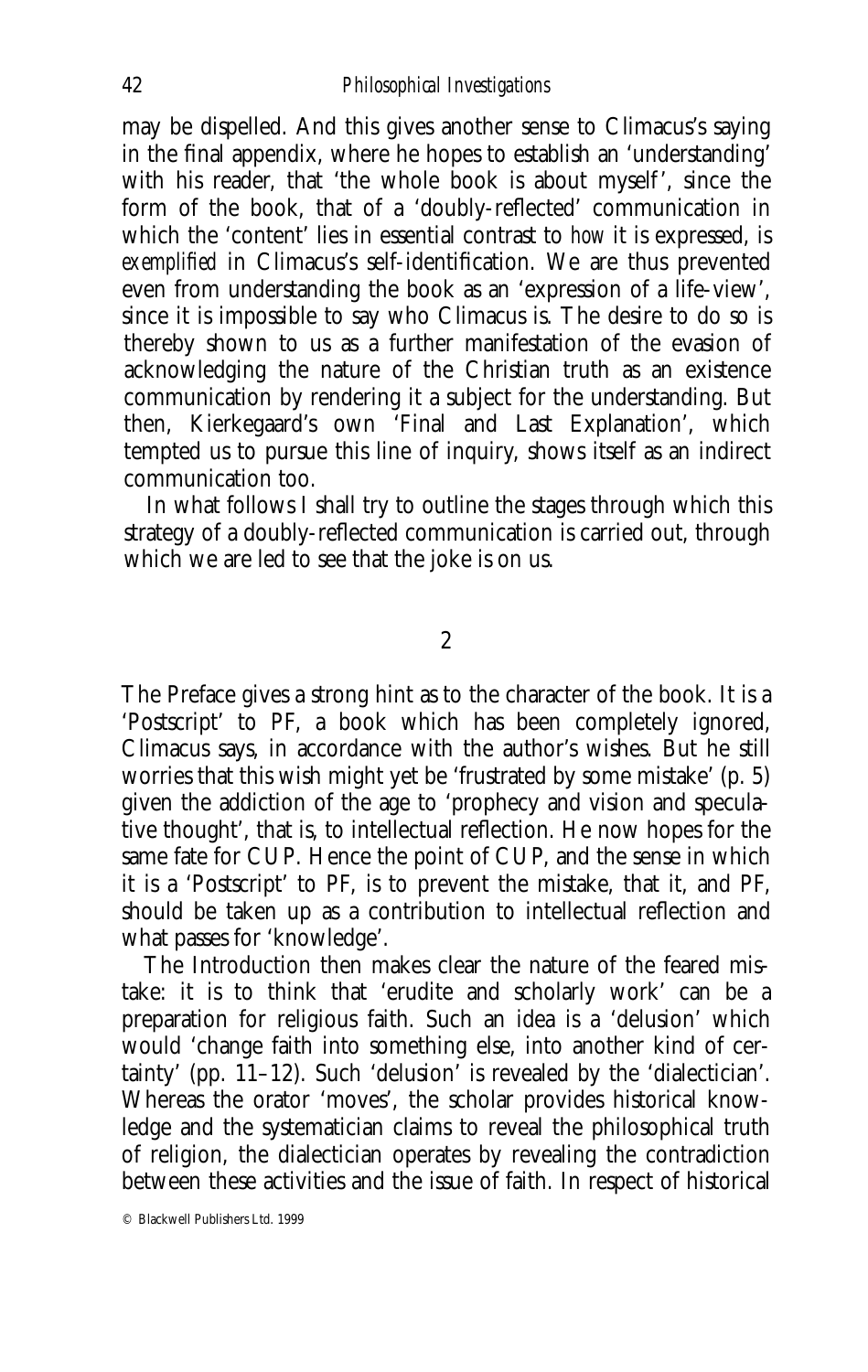and philosophical inquiry, the contradiction is between their essentially disinterested relation to the objects of their researches and the personal nature of the issue of faith. But now the 'issue' of PF is presented, 'Can a historical point of departure be given for an eternal consciousness . . . can an eternal happiness be built on historical knowledge?', which appears as both a preliminary to the issue of faith and as something which certainly looks like an intellectual problem. Climacus emphasizes that this issue is raised by him *personally* as a *preparation* for determining whether or not he will become a Christian: 'I, Johannes Climacus . . . assume that a highest good, called an eternal happiness, awaits me . . . I have heard that Christianity is one's prerequisite for this good. I now ask how I may enter into relation to this doctrine' (p. 16). Thus, on the one hand, Climacus claims the question is raised in relation to the issue of his own faith, whether to become a Christian or not, while on the other, the question is put in such a way that it appears to demand an intellectual inquiry to settle it and as if this settling of it could be decisive for him in relation to faith. In *accepting* the formulation *we* are complicit with what Climacus has already said is a 'delusion'. The formulation of the 'issue' in PF and CUP is an *evasive intellectualizing* of a question which is existential, requiring a personal situation of crisis and decision, and thus reveals that, if phrased like his, the speaker is not asking the question at all. The intellectualized question, and the 'inquiry' to settle it, can indeed take place in a book. The existential question which Christianity is, cannot: if it takes place, it does so in the context of a person's life. And Climacus will in the end revoke the book, and so the question, and leave us with our lives, to make of them what we will in the face of the Christian existential requirement. Part One, 'The Objective issue of the truth of Christianity', brings out the contradiction between the 'issue' as personal ('How can I, Johannes Climacus, share in the happiness that Christianity promises? The issue pertains to me alone' (p. 17)) and historical and philosophical inquiry. Either the proposed inquirer is already in a relation of faith, in which case the inquiries are irrelevant, or he or she is not, and stands, as an inquirer, in a relation of observation, disinterested investigation. But if the latter, then the individual 'is not infinitely interested in deciding the question': that is, the question for them is not personal, informed by the concern one has with one's own life. And if that is the case, the question, which is personal, cannot appear for the inquirer. The humour of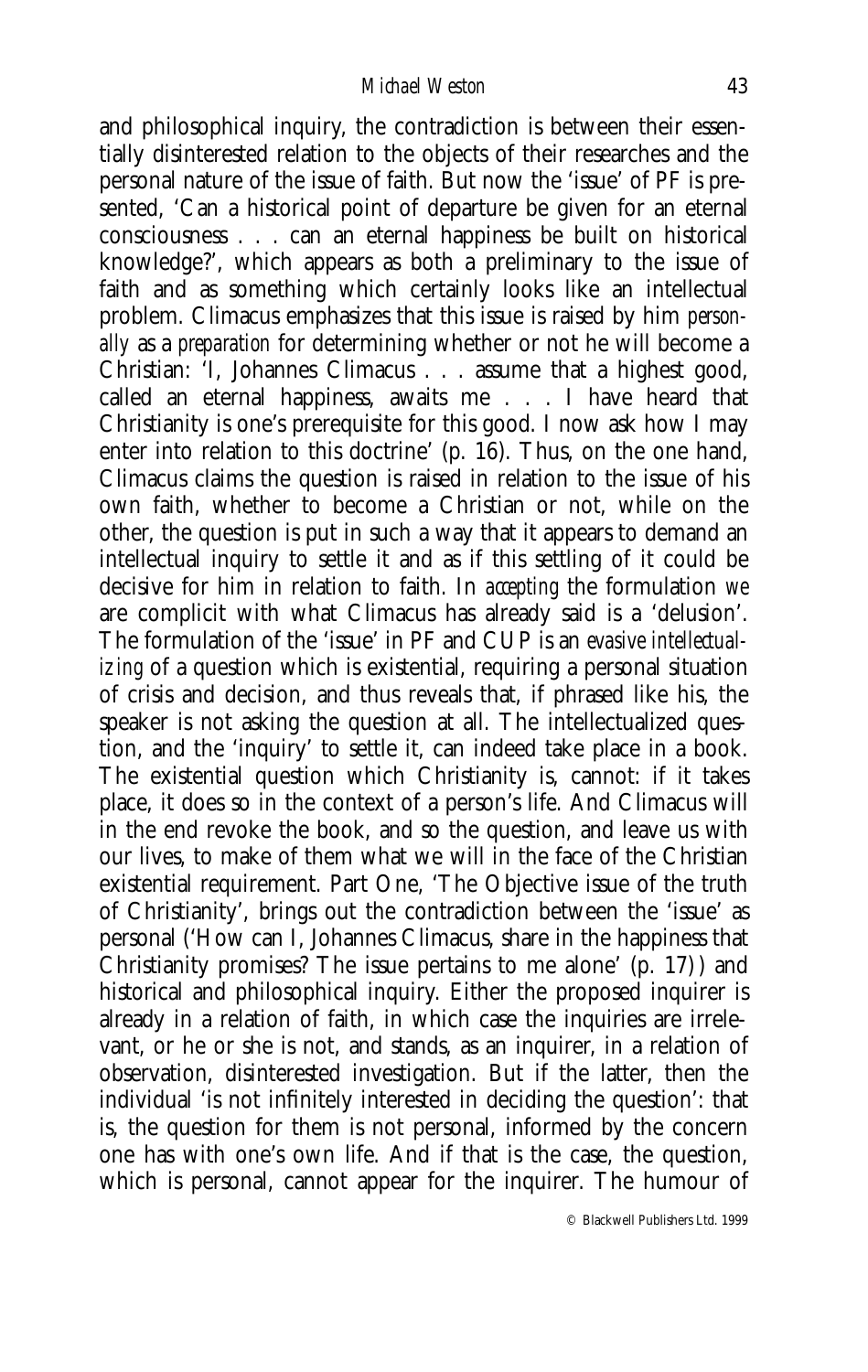the contradiction is brought out by the contrast between the lived nature of scholarly or philosophical inquiry (any result becomes the subject of further inquiry) with the lived issue which is to *decide* the meaning of one's life. Treating the latter as a matter of inquiry simply puts off indefinitely any decisiveness, and yet the individual, the meaning of whose life is meant to be at issue, goes on living as before. It might seem, then, that in Part Two, 'The Subjective Issue, the Subjective Individual's Relation to the Truth of Christianity, or Becoming a Christian' (p. 59), the issue will be presented in an appropriate form (while, if we have attended to the nature of the delusion Climacus has already identified, we should know it cannot be).

3

Part Two begins with two chapters ostensibly on Lessing. This complies with our intellectual expectations, since what we think we are about to get is a 'subjective' interpretation of the issue which it is necessary to understand before we can determine whether or not to become a Christian, and here we are apparently going to deal with a predecessor's thought which Climacus will then, presumably, correct and go beyond. But these two chapters neither presuppose our knowledge of Lessing nor contribute to it. The first expresses a gratitude to Lessing, which Climacus immediately asks to be pardoned for, emphasizing its 'jesting form' (p. 64). His gratitude to Lessing does not pertain to him as savant, librarian (!), dramatist, poet or aesthetician, but to his *refusal* of all admiration and gratitude! Lessing, says Climacus, understood that 'the religious pertained to Lessing and Lessing alone, just as it pertains to every human being in the same way' and so understood that religiously 'he had infinitely to do with God, but nothing, nothing to do directly with any human being' (p. 65). Having no such relation to anyone else in the matter of the religious, he cannot provide anything for which a reader could be grateful. If this is so, Climacus blithely continues, then he will admire him, but then Lessing 'would justifiably be able to say: there is nothing to thank me for' (p. 65) since then he, Lessing, would have failed in refusing any direct connection with another in the matter of the religious. Yet Lessing *wrote* – and Climacus writes. It is precisely the 'how' of Lessing's writing which Climacus claims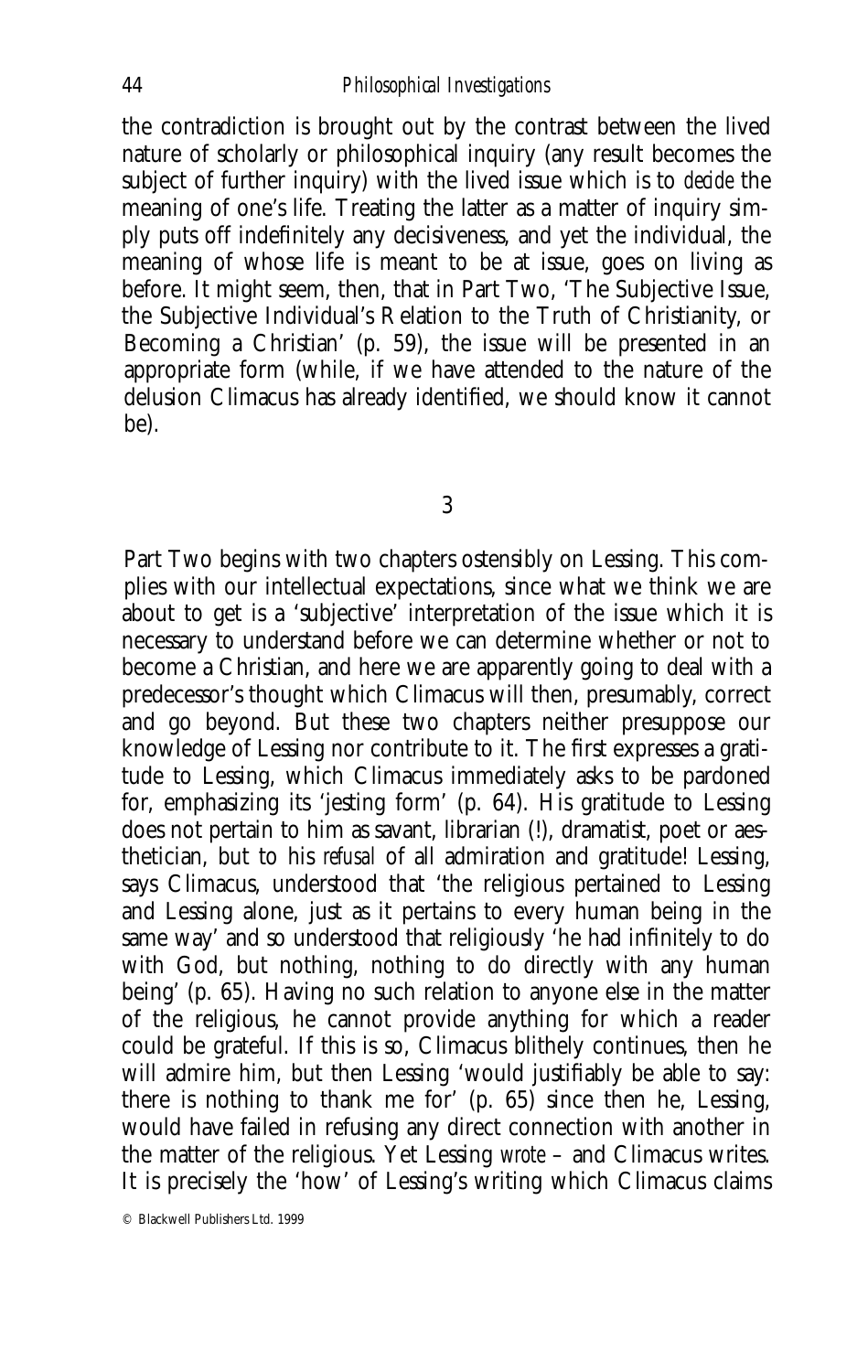leads him to attribute to him the understanding that the religious concerns Lessing alone. This style prevents us from saying whether he was Christian or not, or whether he defended or attacked Christianity. It is a style characterized, Climacus says, by a mix of jest and earnestness where it is 'impossible for a third person to know definitely which is which – unless the third person knows it *by* himself<sup>'</sup> (p. 69). Lessing's text presents the reader with a contrast between content and form which the reader herself must resolve. Since Climacus has just stressed that Lessing understands that the religious pertains to him alone (and to everyone else in the same way), the result of the untying of this interpretive knot must be to place the reader herself in such a position in relation to the religious and so to get her to *stop* reading Lessing. Further, Climacus claims that Lessing now and then 'places a false stress on the indifferent' so that the one who wants to understand may better grasp what is 'decisive' while giving those who simply 'read' Lessing nothing to talk about. And finally, Climacus remarks on the way Lessing's use of the first-person pronoun prevents partnership with the reader. All these so-called features of Lessing's style are ones which prevent the appearance of straightforward communication in relation to the religious and present the reader with a hermeneutic problem she must resolve herself. In accordance with Climacus's claims about Lessing, the resolution of this problem would leave her alone with the religious and so prevent her reading him.

But this discussion doesn't, of course, tell us anything about Lessing (there are no references to his writings in the chapter). Its function is, rather, to alert us to the nature of the text we ourselves are reading. These very remarks, apparently about Lessing, seem at once jesting and earnest, are in the first person, and raise the question whether they stress the indifferent (i.e. Lessing) or not. This reflexivity makes us unable to read the text in a straightforward way: it makes us desire an interpretation which at the same time it rejects ('it is impossible for a third person to know definitely . . . '). The text thus exemplifies the characteristics of a 'doubly-reflected' communication precisely in the process of attributing them to Lessing. And the remarks in Chapter One end by declaring that Lessing produces no results and so if Climacus were to derive results from him, Lessing would laugh at him (p. 71). But then chapter two announces precisely what has just been said to be laughable: 'Possible and Actual theses by Lessing'! If *we* draw results from this, who will laugh at us?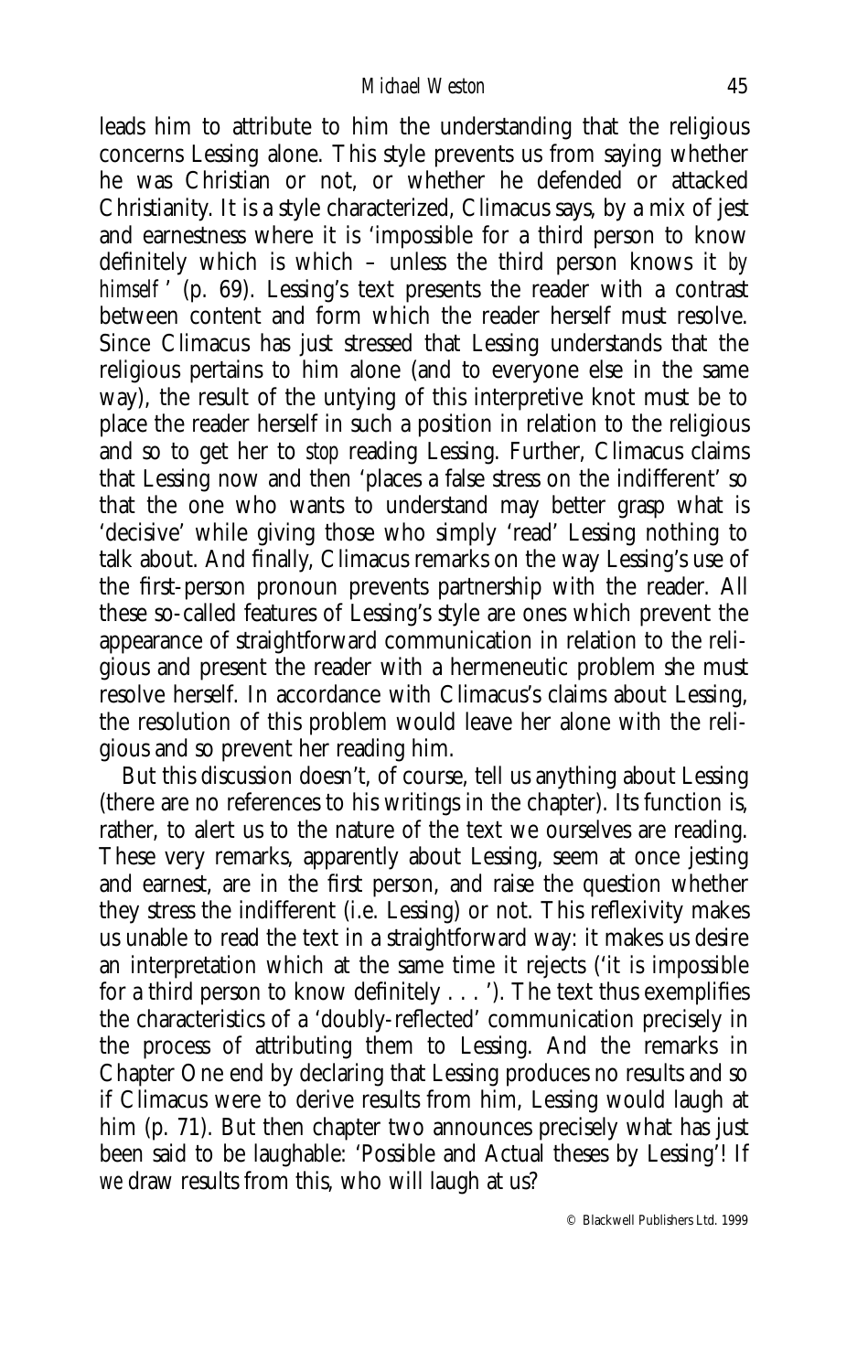These 'theses' Climacus attributes to Lessing all negate themselves: they claim to tell us something which at the same time they assert cannot be said. The first, 'The subjective existing thinker is aware of the dialectic of communication' in religious matters, is a rearticulation of Climacus's claim in the previous chapter that Lessing understood that the religious concerned him alone. The subjective existing thinker has freed herself from all others 'so the secret of communication specifically hinges on setting the other free' (p. 74) which the features of Lessing's style are said to do. But such 'freedom' from others is, of course, freedom from Lessing or Climacus too, and so freedom *from the text*. And this will therefore constitute the form of the text we are reading. It is characteristic that Climacus proceeds to run through a series of 'thoughts' which he then says cannot be directly communicated (p. 75), yet in stating them, of course, he has apparently done just that. Looking forward, these 'thoughts', that truth is inwardness, objectively there is no truth, that the appropriation is the truth, that there is no result but a person's God relation is a secret, are precisely those which Climacus will in chapter two of Section two *himself assert*.

The second thesis is that the subjective thinker's relation to 'the infinite and the eternal' cannot be possessed as a result so that she is always 'striving'. The content of her life expresses this 'negativity'. But, Climacus says, this cannot be communicated as 'negative wisdom', which is, of course, exactly how it has just been 'communicated'. These first two 'theses' Climacus finds 'possibly' in Lessing, whilst for the third and fourth he adduces textual evidence – which is remarkable given that Lessing has been 'admired' for avoiding this possibility and we have just been told that the subjective thinker's communication is intended to free the reader from others, and so from looking for textual support. It comes as no surprise, then, to find that the 'evidence' is contradictory. The third thesis claims that 'contingent historical truths can never become a demonstration of eternal truths of reason, and that the transition whereby one will build an eternal truth on historical reports is a leap' (p. 91). Climacus claims that Lessing communicates this 'lack of decisiveness' by *failures* of expression: that is, that the textual evidence is at odds with what he, Climacus, claims it supports! So Lessing is quoted as asserting that if one were contemporary with claimed miracles and prophecies then one would be in a better position in relation to the eternal truths so that no leap would be necessary, and that a leap is only

<sup>©</sup> Blackwell Publishers Ltd. 1999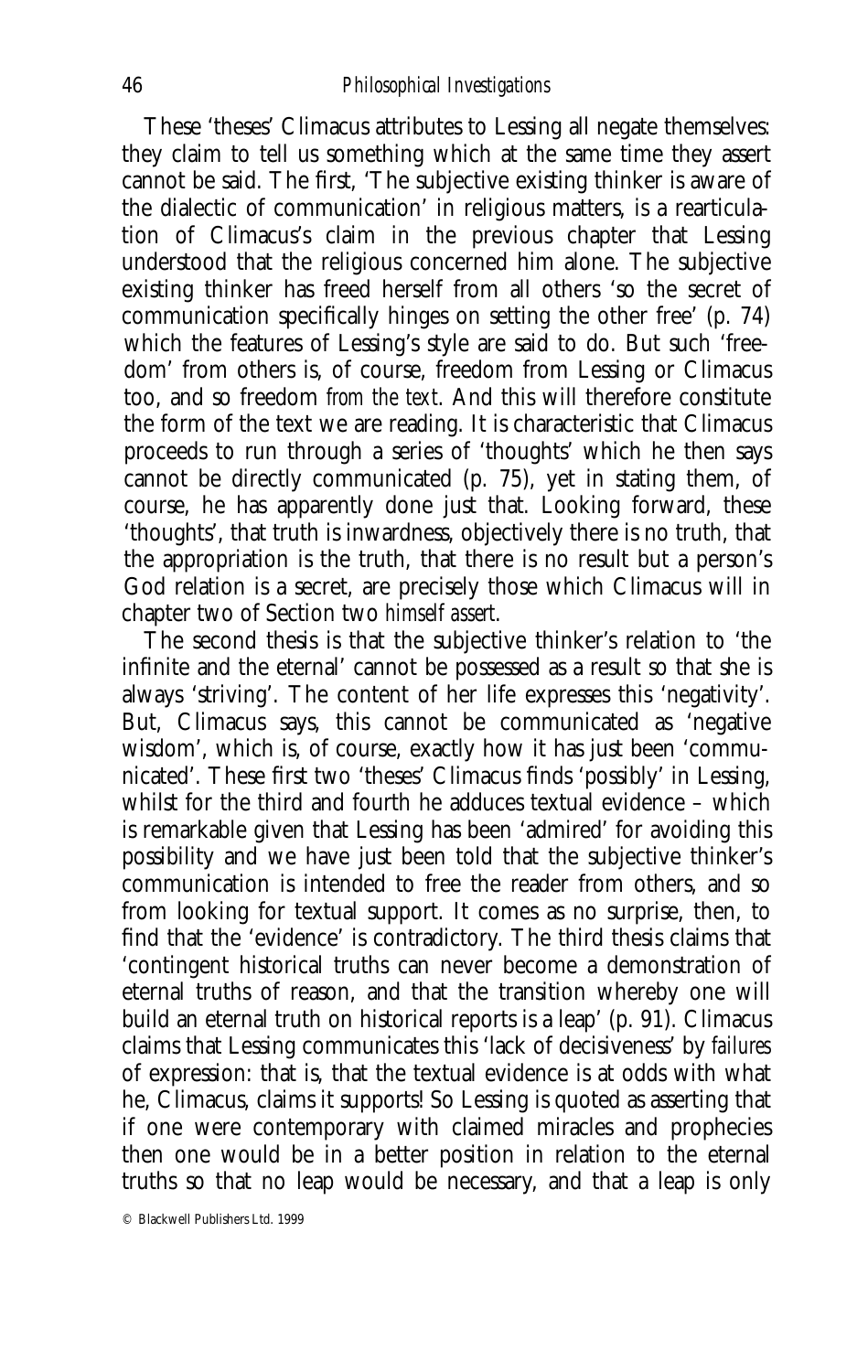required over a 'broad ditch', and as speaking of 'trying to make the leap' as if one could come close to making it but not quite manage to do so. Since Climacus says the 'leap' is 'the category of decision', all these are nonsense, so the textual support evaporates. And what appears in Lessing's quote as 'eternal truths of reason' now appears as 'the absurd' and 'what cannot be thought', phrases which negate the truth of a 'truth of reason' itself: 'it is left to the single individual to decide whether he will by virtue of the absurd accept in faith that which indeed cannot be thought' (p. 100). This form of expression, however, is itself contradictory, for it seems to imply that there is some 'truth' which at the same time cannot be thought but which could be 'accepted'. Such a form of expression invites us to continue the intellectual struggle to *understand* what is being said, while the form of Climacus's writing, exposed in his description of Lessing's style, constantly works against this attempt. The fourth thesis, Lessing's claim that if God held all truth in one hand and in his other 'the one and only everlasting drive for truth' Lessing would choose the latter (p. 106), seems to imply that there *is* such truth, whilst Climacus's interpretation is that Lessing meant there is only constant striving without result. This 'thesis' is, of course, one which has already, in the discussion of the first thesis, been said to be inexpressible, and which Lessing's quote certainly does not state. But given Climacus's claim that Lessing refused any relation to others in religious matters, this very desire to find textual support contradicts what Climacus has asserted is admirable in him. Why then do *we* desire textual support, this time from Climacus himself, in relation to 'the issue'? This desire Climacus will now exploit.

4

Section Two of Part Two (the apparent complexity of the structure of the book, with its parts, sections, divisions, divisions of divisions and appendices, is surely part of the parody of a serious intellectual inquiry) now proposes to tell us 'How subjectivity must be constituted in order that the issue can be manifest to it' which the Conclusion later calls the 'subjective interpretation' of 'becoming or being a Christian' (p. 607). The issue the book as a whole claims to address is 'how to become a Christian', and so the relevance of Section Two would appear to be that it is necessary to understand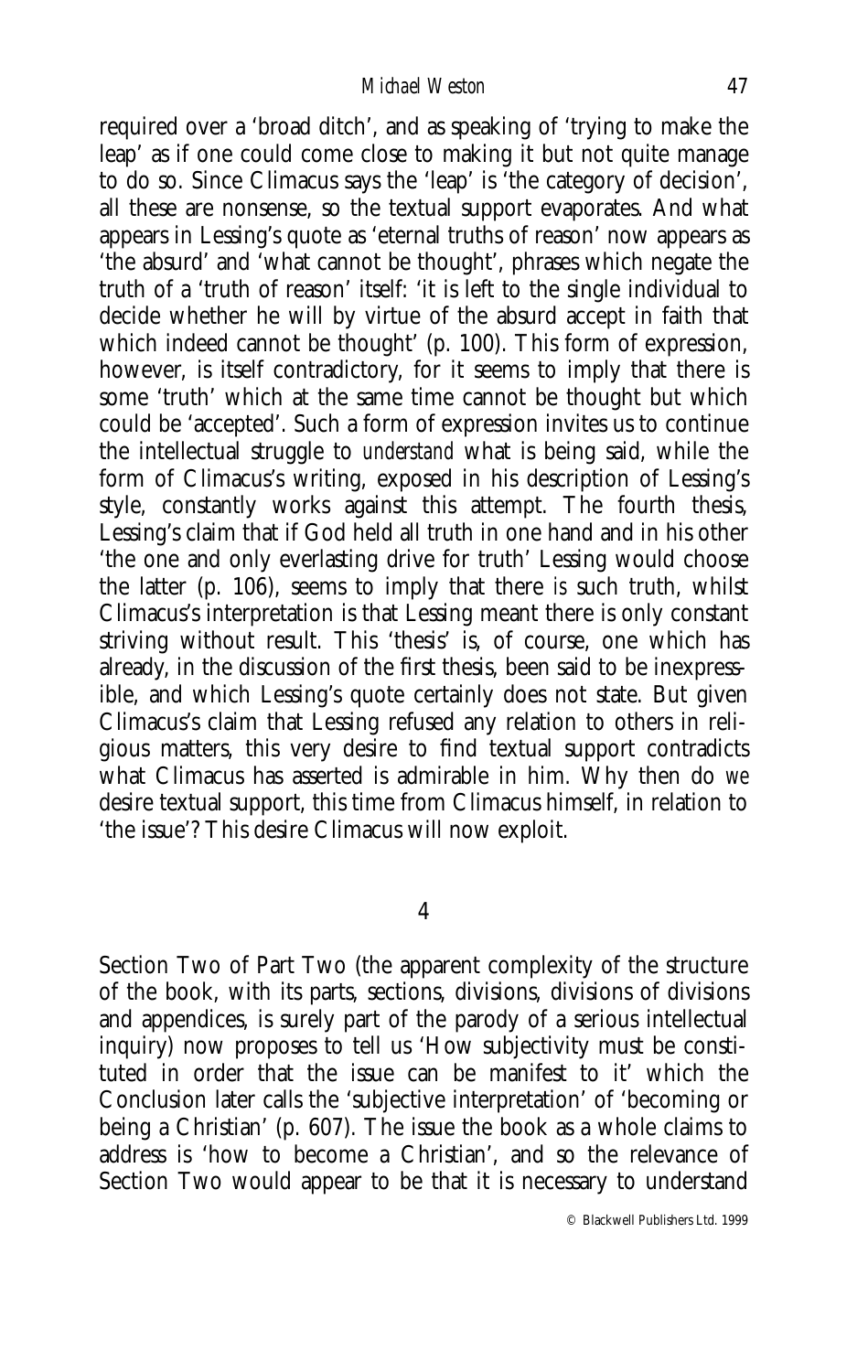this interpretation (at least for such a person as Climacus is here presenting himself to be, and as the reader understands herself, as an intellectual inquirer) to understand how to become a Christian, which in turn is a necessary preliminary to becoming one. Chapter One of Section Two opens with a criticism of speculative philosophy's relation to religion which operates by contrasting to comic effect the speculative ambitions of the philosopher with the philosopher's own existence as an individual. World historical importance, Climacus says, comes through accident, and a concern with it thus makes a person incompetent to act, yet the philosopher as an individual is always acting. World history, further, is a matter of disinterested observation and investigation and yet is supposed to reveal the significance of our lives. But such significance cannot be a matter of disinterest to an existing human being. As the subject of disinterested inquiry, the material philosophy concerns itself with is subject to 'ever new observation and research' so that any result is hypothetical, but then wanting the significance of one's life to be determined by such an investigation is tantamount to an indefinite postponement, which is impossible for an existing human being, who is, of course, already living. World history, furthermore, concerns a generality, the human race, and so what we can see in it is abstract, but the individual is not for herself such a generality and it is this relation which is at issue in respect of the significance of life. The comedy is well-taken, but it cannot escape one's notice (well, of course, it can) that it rebounds on the text we are reading itself. For, are we not reading (by accident, since we might not have come across the book, yet it claims to tell us something we need to know in relation to the significance of our lives) a disinterested investigation (into the subjective conditions for raising the issue) which arouses a variety of questions of interpretation and argument (look at Kierkegaard scholarship) in terms of which discussion can go on indefinitely, and this investigation concerns a general and abstract notion of 'subjectivity'. And all this as a preliminary to facing the *personal* issue of faith.

At this point Climacus offers us a sign-posted exit from the text (which we will not, of course, follow), saying that he would 'gladly be the simple one who stops . . . the wise person' with the 'simple observation . . . Is it not precisely the simple that is most difficult for the wise man to understand? The simple person understands the simple directly, but when the wise person is to understand it, it becomes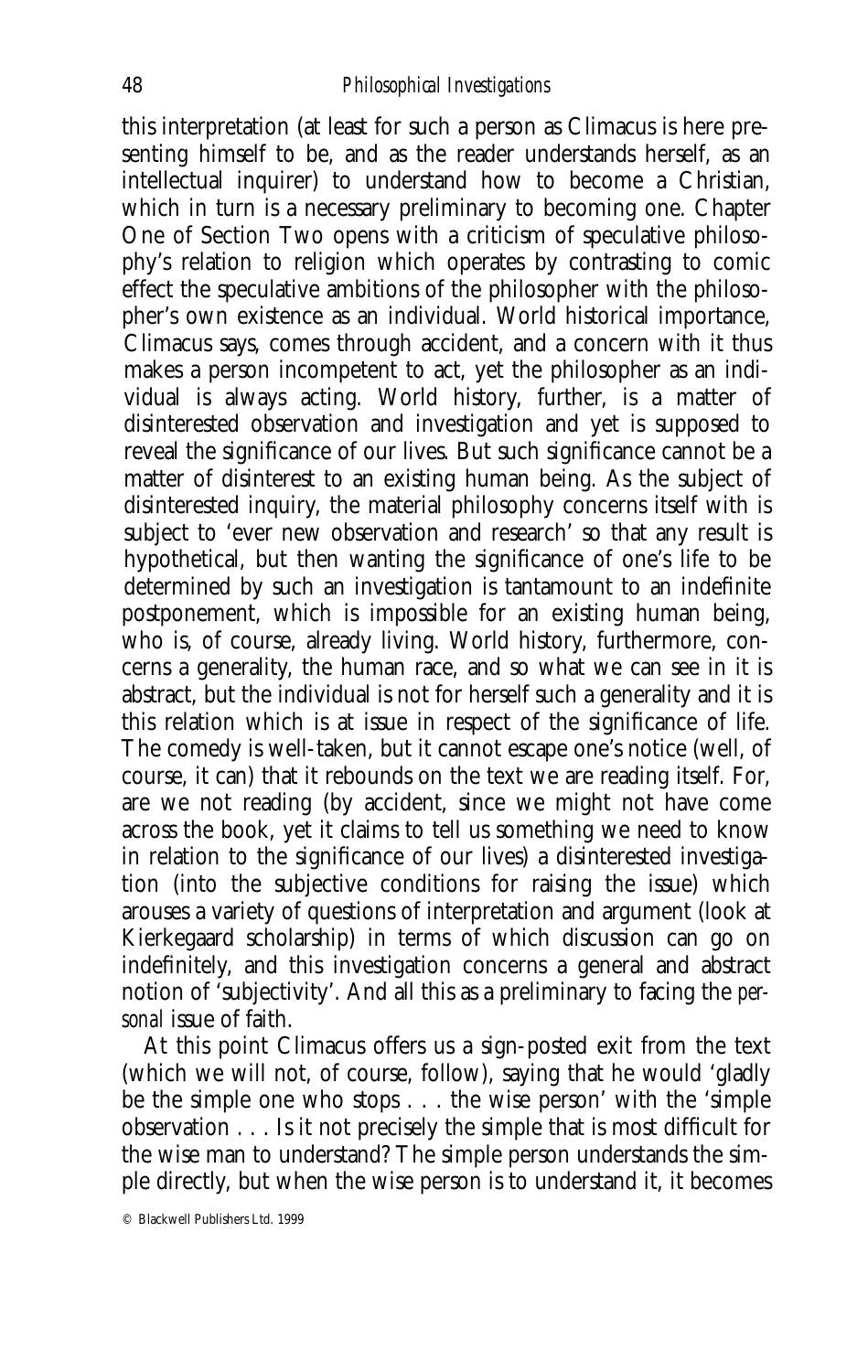infinitely difficult' (p. 160). The difference 'between the wise person and the simplest person is this little evanescent difference that *the simple person knows the essential* and the wise person little by little *comes to know* that he knows it *or comes to know* that he does not know it, but what they know is the same' (ibid.). But if what they know is 'the same', then the process by which the wise person comes to know that they know must be by *losing* the difficulties which his own desire for understanding has put in his way, difficulties the 'simple' do not have.

If we are not stopped by this, Climacus then offers to show how certain issues become 'difficult' for the 'subjective thinker', with whom we have now identified ourselves in our desire to understand. For example, 'what it means to die'. Against the disinterested investigation of the philosopher, Climacus emphasizes that this question is personal, and so interested and individual: '*my* dying is by no means something in general . . . Nor am I for myself something in general'. As personal, it is a matter of 'how the idea of (death) must change the person's whole life if he, in order to think its uncertainty, must think it every moment in order thereby to prepare himself for it. (But) what (does it mean) to prepare oneself for it, since here again a distinction is made between its actual coming and the idea of it (a distinction that seems to make all my preparation something meaningless if that which actually comes is not the same as that for which I have prepared myself, and if it is the same, the preparation, if consummate, is death itself), and since it can indeed come at the very moment I am beginning the preparation' (pp. 168–9). These expressions give with one hand what they take with the other (how does one think *every* moment? thinking is preparation, yet there can't be preparation). That the 'issue of the meaning of death' is not an issue for 'thought', and that 'subjective thinking' is a delusion, is indicated by the collapse of the distinction between thinking and acting: 'for the subject it is an act to think his death . . . he actually thinks what is thought by actualizing it, consequently that he does not think for a moment: Now, you must keep watch every moment – but that he keeps watch every moment' (p. 169). But then what is the point of calling this 'subjective thinking'? Climacus begins by objecting to objective thought about 'the meaning of death' that for the subject any such thought must be personal and interested, but then proposes (to the reader desiring to understand) that there could, however, be 'subjective thinking'. But when this is 'explained', the conditions for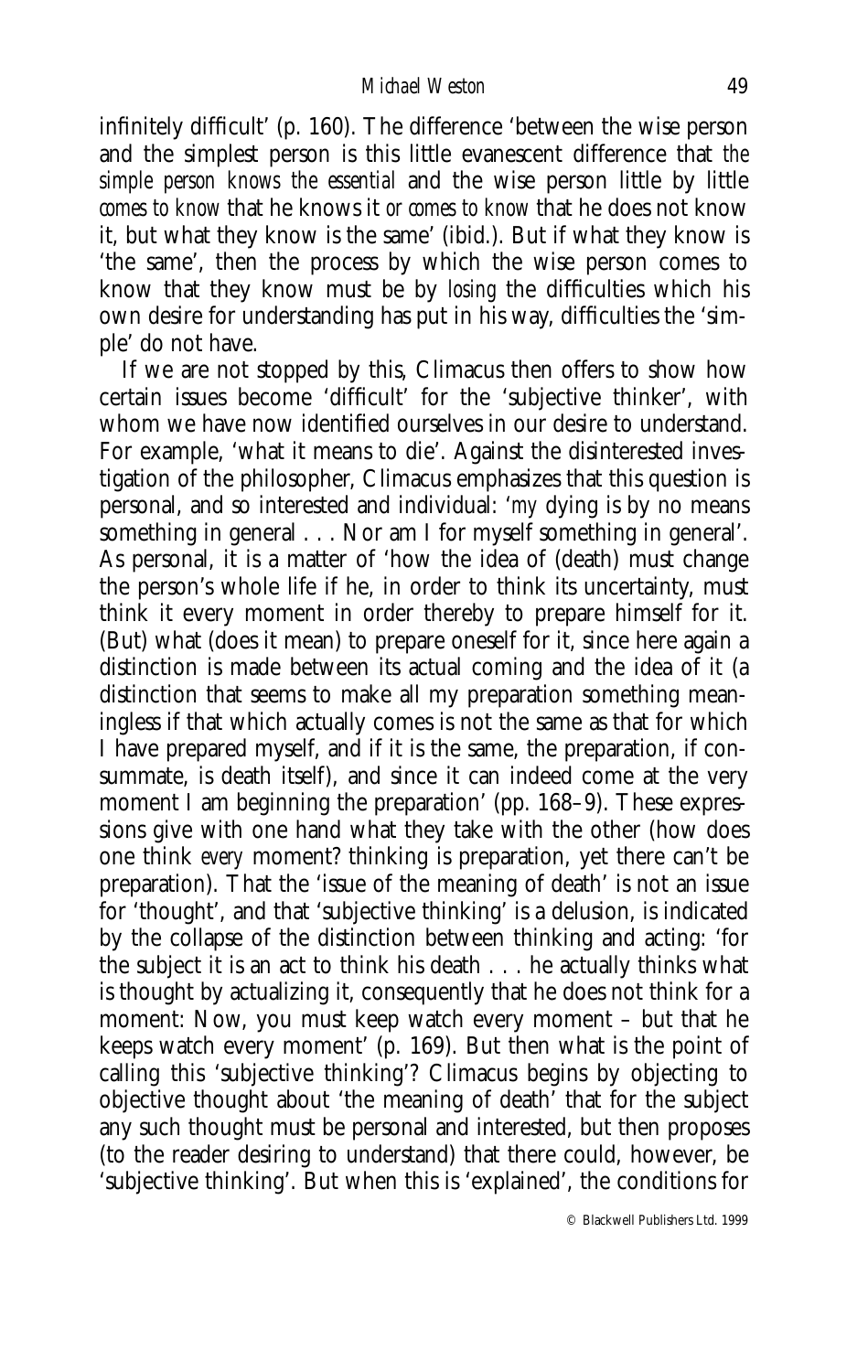our understanding 'subjective thinking' as thinking are removed. 'Subjective thinking' about the issue must occur every moment, it cannot be a preparation for living in a particular way, and it is an 'act' in which the distinction between thinking and doing is collapsed. This undermining of the conditions for our understanding what 'subjective thinking' might be suggests that such 'thought' about the meaning of death is an intellectual evasion and one with which Climacus invites us to be complicit.

After discussing these issues in terms of 'subjective thinking', Climacus once again offers us the way to the exit by repeating a distinction between the wise and the simple. What is developed here in CUP, he says, does not pertain to 'simple folk' who don't feel the need for 'any other kind of understanding' but is rather directed 'to the person who considers himself to have the ability and the opportunity for deeper inquiry' (p. 170 – note the 'who considers himself ' here). Climacus himself is one of those who are 'not altogether simple, inasmuch as we feel a need to understand but still are so limited that we feel particularly the need to understand the simple' (p. 182) which Climacus has already said the simple already understand. So what is the 'other kind of understanding' which the wise, and Climacus (and we) need but the simple do not? Is the project of 'subjective thinking' such a form of understanding, or is the way it unravels an indication to us that the 'other kind of understanding' the wise person needs is precisely a losing of the desire to understand?

Having failed to take our leave, Climacus now tempts our desire for understanding to a higher flight (of fantasy) in proposing to describe 'subjective reflection' in its search back and further into inwardness. 'At its highest, inwardness in an existing subject is passion; truth as a paradox corresponds to passion, and that truth becomes a paradox is grounded precisely in its relation to an existing subject. In this way the one corresponds to the other' (p. 199). This looks suspiciously like an argument: the truth for a subject is the truth of inwardness, inwardness is passion, passion's truth lies in paradox. And we are now 'shown' the ground for this. The 'eternal essential truth' is a paradox for an existing person since their truth would be the object of 'the passion for the infinite'. Inwardness is passion and passion at its highest would constitute the passion for one's life as a whole, so that its object must be *beyond* thought which is itself part of life and so be paradoxical for that thought. Having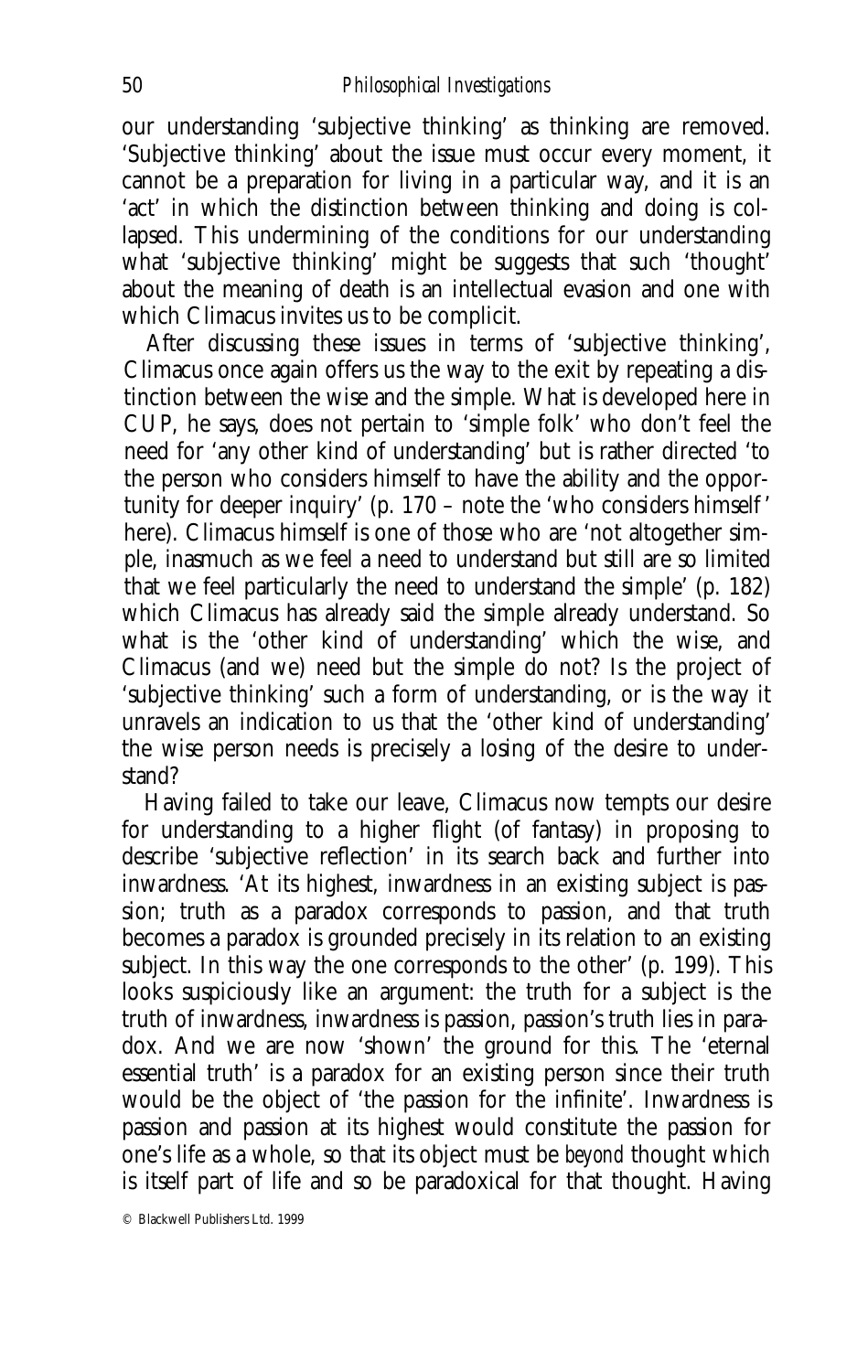established this, Climacus suggests that we can now ask what such a paradox might be at its most extreme form, a 'more inward expression for it'. The eternal truth is a paradox, but that 'The eternal truth has come into existence in time' is 'the absolute paradox' (p. 209), that which is maximally beyond thought. This, then, is the object of the most extreme passion, the truth of religious faith. Yet, at the same time, Climacus inserts the sentence: 'here the certainty (is) that, viewed objectively, it is the absurd, and this absurdity held fast in the passion of inwardness is faith' (p. 210). But this, in terms of what Climacus has said in Part One, is a contradiction, since 'faith' cannot relate itself to anything 'viewed objectively' and so not to 'this absurdity'. In claiming to reveal to us (for our understanding) the movement of 'subjective reflection', Climacus utilizes the vocabulary of *objective* reflection (paradox, absurdity) while at the same time asserting that 'subjective reflection' is opposed to all objective thought. Only in this way can it appear that there is an *argument* here, one to be assessed in disinterested reflection, as if we could. because we are subjects, be shown that the truth we seek lies in 'the absolute paradox' and so in Christianity, which will be identified with it. And Climacus then warns us of the dubiousness of the enterprise: 'here I have . . . latently made an attempt to make clear the necessity of the paradox, and even though the attempt is somewhat weak, it is still something different from speculatively concealing the paradox' (p. 213). Speculative thought *understands* the paradox, since the conception of the God in time as man is for Hegel a product of 'representational thinking' whose truth lies at the telos of the Hegelian dialectic. Climacus's own attempt declines the Hegelian resolution, but leaves the 'paradox' as the product of the form of disinterested thinking which is the apparent argument of CUP, whilst alerting us to the 'weakness' of the attempt and the ambiguity of 'necessity'. The 'necessity' appears to be that of disinterested thinking, the revelation of what was implicit in accepted premises, but at the same time, as concerning the 'subjective' it cannot be. Of course, in the pertinent sense, Climacus *does* reveal the 'necessity' of the 'paradox', namely, as part of the illusion of a 'subjective thinking' which claims to do what mere objective thought cannot. (There is another hint of this in the footnote to p. 200 where Climacus says that the *only way* 'an existing person enters into a relationship with God' is through despair and 'in this way . . . the existing person's postulation of God is – a necessity'. But this 'necessity' is then not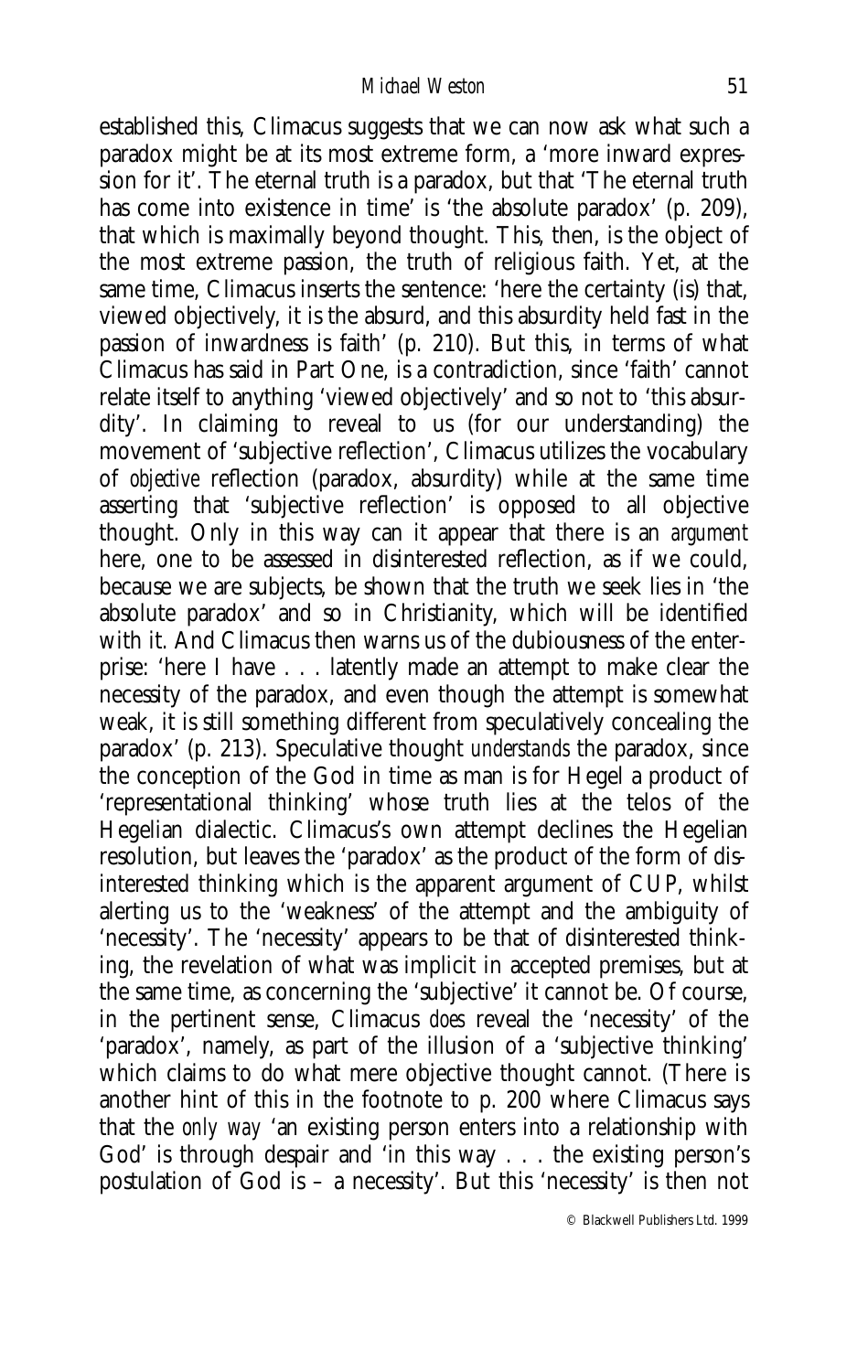that of thought but of what removes the despair, and so we are bound to ask in what sense this can be called a 'postulate', a notion internal to intellectual reflection.)

The 'absolute paradox' is now identified with Christianity (p. 213), so we appear to have achieved the happy result of an argument that Christianity is the truth for an existing individual, something we have been told since the Introduction is a 'delusion'. And Climacus, having apparently achieved what he set out to prevent, immediately injects a note of hesitation. 'Suppose that Christianity was and wants to be a mystery, an utter mystery . . . Suppose that Christianity does not at all want to be understood', he says, but then promptly tempts us again by expressing this in terms of its being 'a paradox', 'the absurd' (p. 214). But if 'it does not want to be understood and that the maximum of any eventual understanding is to understand that it cannot be understood' (ibid.), then this is not expressed by characterizing it in the categories of the understanding (paradox, the absurd). Doing so allows the impression that one can be argued into accepting the 'necessity' of the paradox and so into accepting Christianity, an inclination which finds its clear expression a little later: 'if . . . subjectivity is truth and subjectivity is the existing subjectivity, then . . . Christianity is a perfect fit. Subjectivity culminates in passion, Christianity is paradox; paradox and passion fit each other perfectly, and paradox perfectly fits a person situated in the extremity of existence' (p. 230). This is the culmination of 'subjective thinking' which results in what has been already characterized as a comic delusion, an argument for the intellectual necessity of faith. The illusion of speculation, that we could be argued into faith, has now been repeated.

5

The appearance of disinterested argumentative rigour is now disrupted by a passionate outburst by Climacus against speculation (p. 234). But in case this should sound too much like 'earnestness', as if he had a world-historical call to combat speculation and announce a 'matchless future', he now proposes to tell us the personal anecdote of how he came to embark on his project of understanding the 'dubious relation' between speculation and Christianity through the quite accidental overhearing of a monologue by an old man to his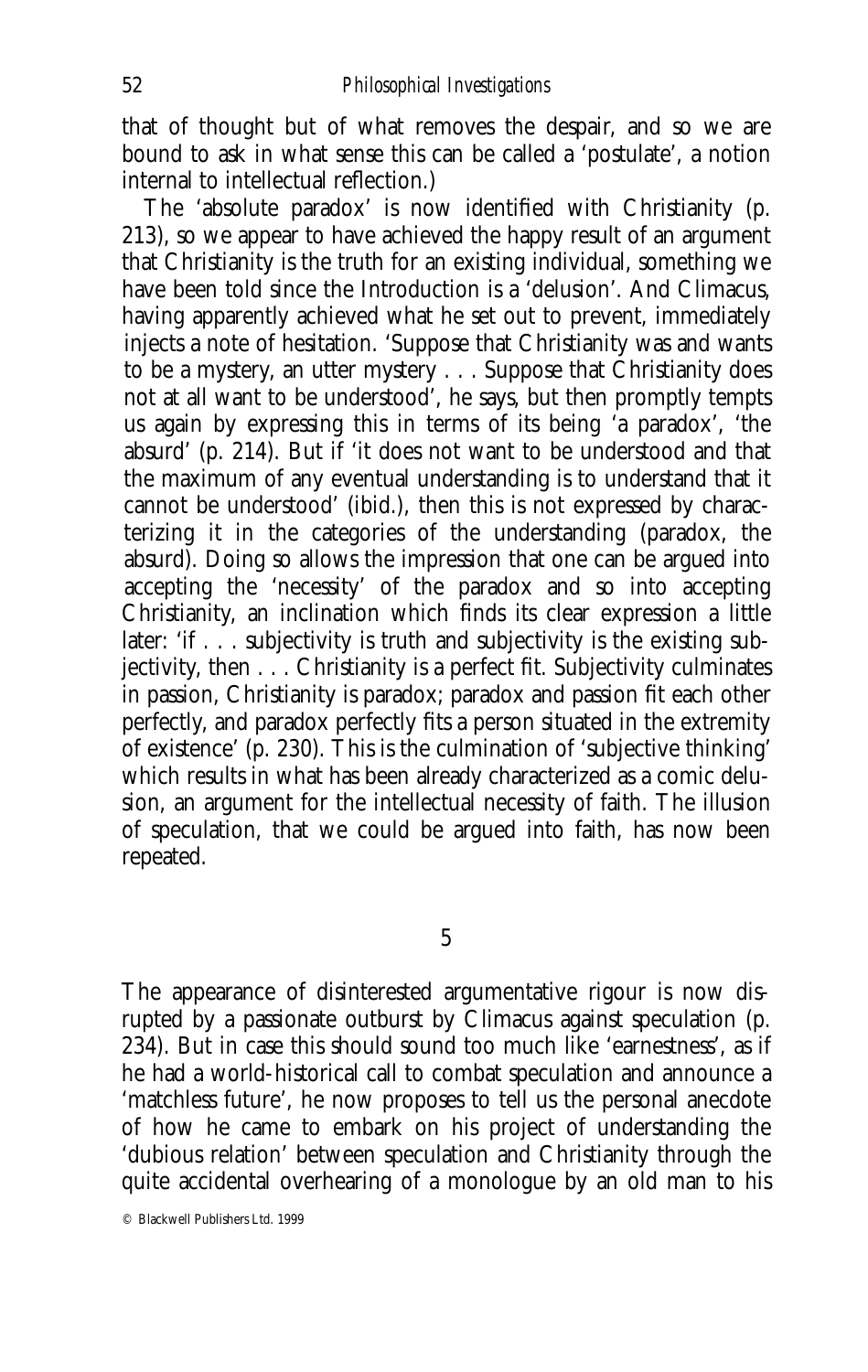grandson in the graveyard. This episode he admits we may well dismiss as fiction. The recounting of the episode is characterized by the features he had earlier attributed to Lessing's style through which it repelled the reader and which indicated to Climacus that Lessing recognized that the religious concerned him *alone*: the undecidable joining of jest and earnestness, the apparent emphasis on the indifferent, and the use of the first-person. This part of the text thus re-introduces the issue of how communication is to take place in respect of the 'dubious relation' at a point in the text where the apparent alternative to speculation, 'subjective thinking', has repeated the objective movement. Climacus, suspecting that speculation's objective interpretation of Christianity is a manifestation of a general malaise, 'that because of much knowledge people have entirely forgotten what it means to *exist* and what *inwardness* is' (p. 242), now raises the question of the character of the appropriate form of communication. It became clear to him, he says, that his presentation must be made in an 'indirect form' (p. 242) and not didactically in the direct communication of results since the latter would simply reinforce the misunderstanding that 'existing consisted in coming to know something about a particular point' (p. 249). But what we have been given before the intrusion into the text of the personal in the form of Climacus's outburst and anecdote has indeed been such 'knowledge', of what it means to exist and its 'truth' in the 'absolute paradox', whilst the internal contradictions have been continuously working against this and the desire which keeps us reading. Since the text we have been reading is itself part of Climacus's communication in regard to the 'dubious relation' we must now be aware that what we have been dealing with is itself in an 'indirect form'. This awareness must now be converted, not into knowledge, but into a reading practice which will *repel* us from the text, *stop* us reading and leave us in a situation where the 'issue' of the religious can really be raised – where we are alone with our lives.

Having broached the issue of a communication which has an 'indirect form', Climacus claims to find it already exemplified in the pseudonymous writings. Here we get the first appendix, 'A Glance at a Contemporary Effort in Danish Literature'. This contains in a footnote, as we have seen, Climacus's explicit account of the nature of his own writing in PF. After this footnote, Climacus in the text of the Appendix goes on to remark that 'my idea of communication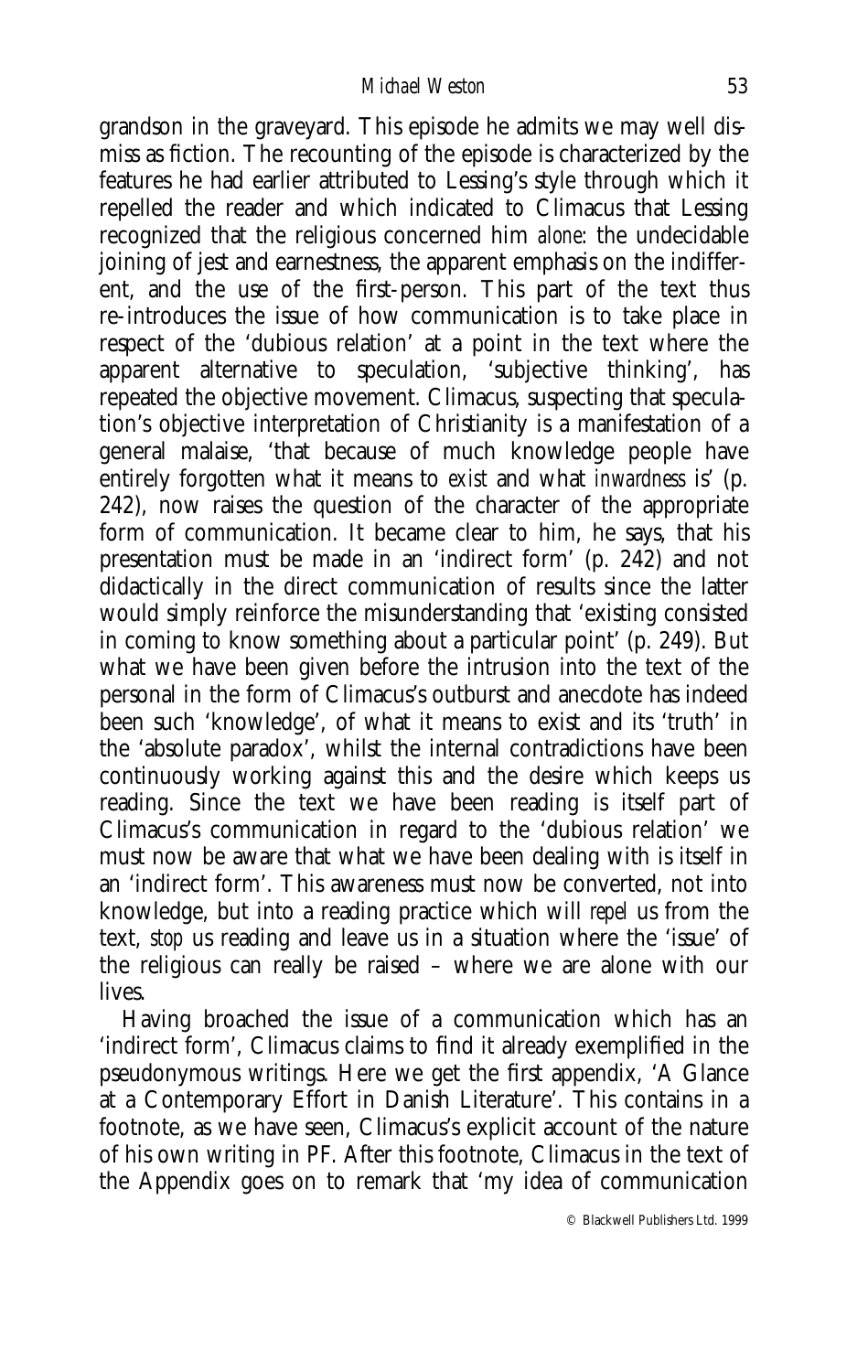through books is very different from what I generally see presented on the topic and from what is silently taken for granted' and characterizes this conception of communication as a matter of saying 'something to a passerby in passing, without standing still oneself or delaying the other, without wanting to induce him to go the same way, but just urging him to go his own way – such is the relation between an existing person and an existing person when the communication pertains to the truth as existence inwardness' (p. 277). (In respect of the 'identification' of Climacus as a 'humorist', it is noteworthy that in the Conclusion he implicitly contrasts this form of communication with that of the 'humorist': 'Without standing still there is no humor; the humorist always has ample time' (p. 602).) Communication in relation to 'truth as existence inwardness' can only take the form, which Climacus had earlier attributed to Lessing, or freeing the other to go their own way, and so of repelling them from thinking that the 'truth' of their existence is something they are going to find in a book. In the case of Christianity, it is a matter of undermining the assumption that it is to be known, understood in a disinterested manner, and only then accepted or rejected.

The account of the nature of PF given in the footnote, that it is a parody of speculative thought, is borne out by the practice of CUP itself, in the constant contrast between what appears to be the content, the argument in terms of 'subjective thinking' to Christianity as the truth for the existing individual, and the way it is presented. So we can expect this contrast here too in the Appendix where the footnote is there to alert us to the contradictory movement of the text. The writing surrounding the footnote exemplifies what the footnote says and so questions us as to how we are taking this 'communication'. The footnote says that a 'review' of PF is bound to give 'an utterly wrong impression'. PF has the form of an 'indirect communication' and this cannot appear in the direct form of a review of its 'content' since it takes place (if at all) in the unravelling of the contrast between that 'content' and how it is expressed, thereby removing the illusions the reader brought to the text and so freeing her to go her own way. Now, the Appendix concerns itself with the pseudonymous authors, according to Climacus, precisely because they are 'aware of the relation of indirect communication to truth as inwardness': they too share Climacus's conception of 'communication through books' in this matter. So they cannot be reviewed. But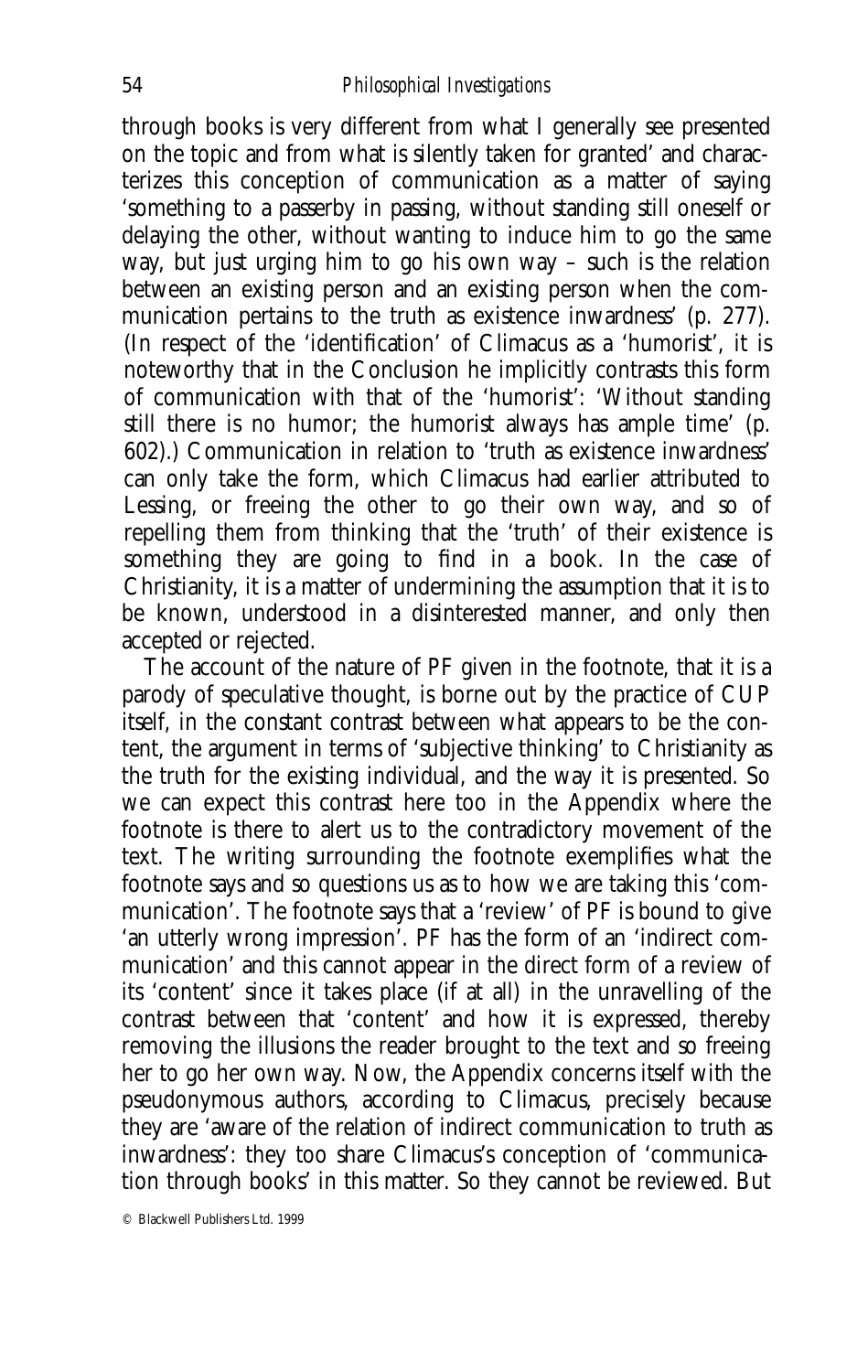Climacus, prior to the remarks on PF and the indication of his own conception of communication, *does* review them. At the end of the Appendix he apologizes for this, but says that 'my discussion, simply by not becoming involved in the contents, is actually no review' (p. 213). He has, he claims, solely been concerned with their form. This is, however, itself an 'indirect communication', since it is not true and, as we have just read the 'review', we cannot but know that it is not true. He does report the content of the pseudonymous works, and does so as showing us a *necessary* sequence of forms of existence, a quasi-Hegelian dialectic of existence. The pseudonymous books have been said by Climacus at the beginning of the Appendix to present the relation between forms of inwardness in 'existing individualities' (pp. 253, 259) and in this way show that 'there is no conclusion and no final decision' which is 'an indirect expression for truth as inwardness and in this way perhaps a polemic against truth as knowledge' (p. 253). When Climacus presents these relations, *outside* the books and so outside of their form of 'indirect communication' which prevents a 'conclusion', they become something to be 'known', a sequence of 'stages' leading to Christianity as the truth for the existing individual, thus repeating the 'argument' of subjective thinking. The pseudo-Hegelian form his account takes should then alert us to the 'speculative' nature of that 'argument'. The subsequent footnote on PF and the remarks on communication, therefore, should warn us that the 'speculative' form of the sequence is a consequence of abstracting from the indirect form of the books and so shows, indirectly, by thus *failing*, that indeed they cannot be reviewed.<sup>4</sup>

4. The apparent necessary sequence Climacus traces through the pseudonymous books is in brief something like this. In *Either/Or*, the aesthete A is shown thinking he can *live* in possibility, which as existence isn't possibility, is an illusion. Recognizing this, A despairs. Judge William shows that the resolution to this despair lies in the individual 'choosing himself '. Having tried to live in possibility, A must now do what Judge William has done, draw back from possibility and make himself actual by imprinting the very form of the 'I', of himself, upon the contents of his life. In this way, he 'chooses choice itself', and so chooses without reference to externalities: he commits himself, chooses 'for nothing'. But, Climacus says, this makes it appear that A (and Judge William himself) by despair 'without interruption had found himself'. But this is illusory, since 'in despairing, I use myself to despair . . . but if I do this I cannot come back by myself' (p. 258). That is, if you have lived oriented to imagined possibilities, you cannot simply then will for nothing. *You* are not, ex hypothesi, a person who can will like that. Hence, in recognizing the ethical demand, you realize your own inadequacy to carry it out. This realization is religious and constitutes the 'teleological suspension of the ethical'. What is recognized is, on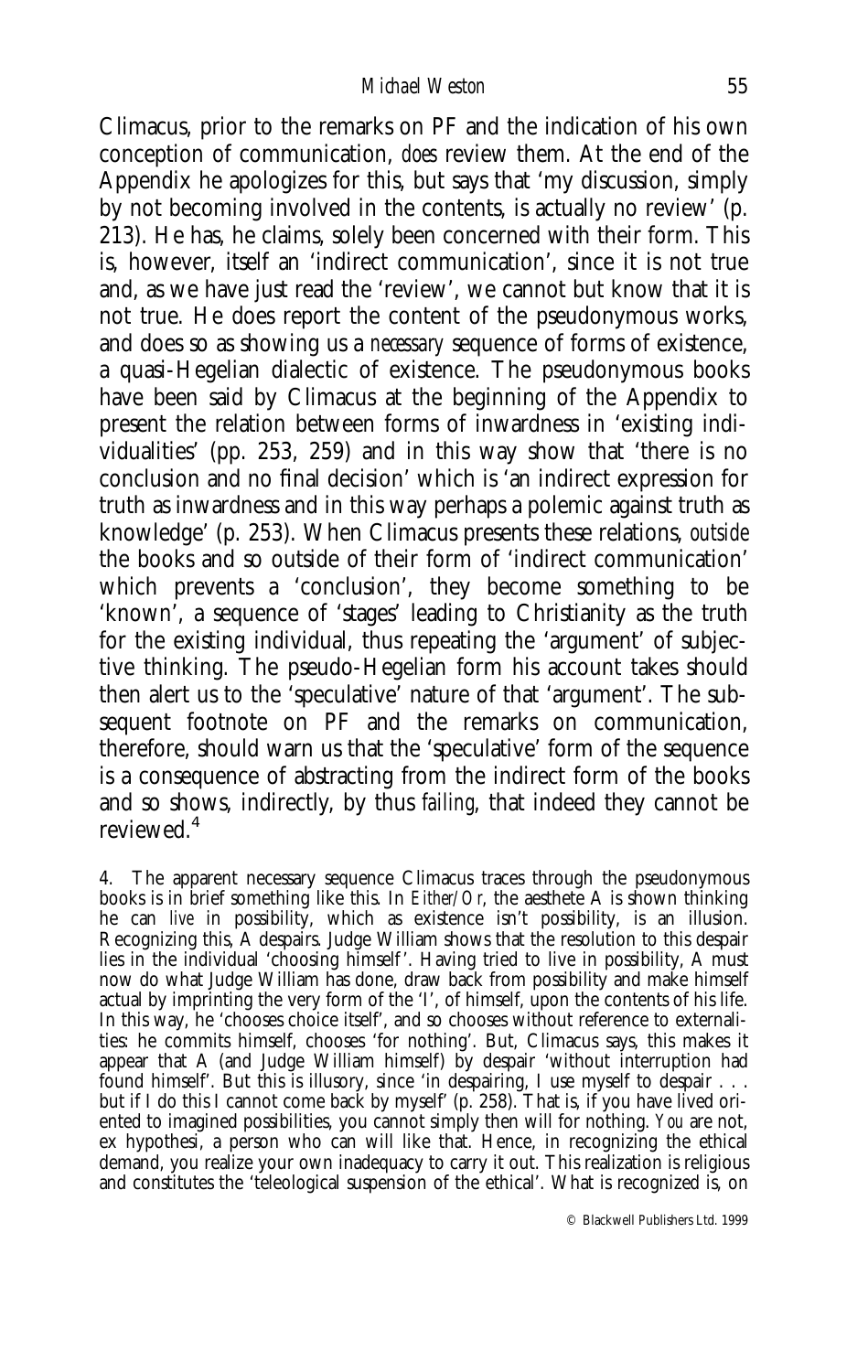This appearance of a 'necessary' sequence of stages is, however, illusory. It is produced by regarding each form of existence inwardness as containing within itself a 'contradiction' which it cannot itself resolve and which necessitates a move to a higher level. Here, 'necessitates' means that within the terms of the form of existence inwardness concerned reason is to be found for such a move. This reason stems from the teleological drive in terms of which the forms of existence inwardness are characterized, towards Christian existence in which one truly becomes a 'self' from which 'contradiction' is absent. The 'contradictions' are thus a result of the unconscious desire for Christian existence finding inadequate resolutions which are then removed as 'subjectivity' works towards its 'truth'. But this scheme is a result of substituting (illusory) cognitive notions of 'difficulty', 'contradiction' and 'truth' for their existential senses. Existential truth is what one lives, and to take on a new form of existential inwardness involves the existential difficulty of committing oneself ethically or resigning oneself religiously, matters of decisiveness which thus lack reason in terms of one's previous existential condition. It is just this existential difficulty which is removed in the pseudo-Hegelian sequence. Intellectual difficulty is substituted for the difficulty of existing, as if we already desired (but unknow-

the one hand, the 'infinite requirement of the ethical' (p. 267) and, on the other, that one would have to be transformed in oneself in order to live in accordance with it. This suspension of the ethical appears first in *Fear and Trembling* in the story of Abraham. Here (and the Hegelian overtones of this are unmistakable) the 'infinite requirement' appears as 'the truth' of, and so other than, Abraham's ethical obligations, which otherwise he doesn't question he can carry out: 'Abraham was not heterogeneous with the ethical' (p. 267). As their truth, it can require him to act against what otherwise he understood as his obligations, a situation dramatized by the demand that he sacrifice his son. But for us now the teleological suspension appears in a more inward form: 'Duty is the absolute, its requirement the absolute, and yet the individual is prevented from fulfilling it' (p. 267). Having recognized the illusion of the aesthetic, we must 'become who we are' ('choose ourselves'). But we are now forced to realize we cannot do this just because of who we are. Duty as absolute requires willing for nothing, but we are not such as can will for nothing. We can, therefore, recognize the ethical requirement only in a turning inwards to practice renunciation of externalities (what Climacus will call the 'infinite resignation' of Religiousness A in Chapter Four). Christianity now gives us absolution from 'sin', the 'dreadful exemption' due to our 'heterogeneity with the ethical', and so constitutes our 'truth', that existence in which is attained the telos we had been, unknowingly, seeking and which causes the overthrow of the previous forms of existence. What Climacus gives us as the 'content' of the pseudonymous books is an Hegelian dialectic of inwardness, which is just what the philosophical reader, dismayed perhaps by the comedy Part One has made of Hegel, would now like to make of 'subjectivity'.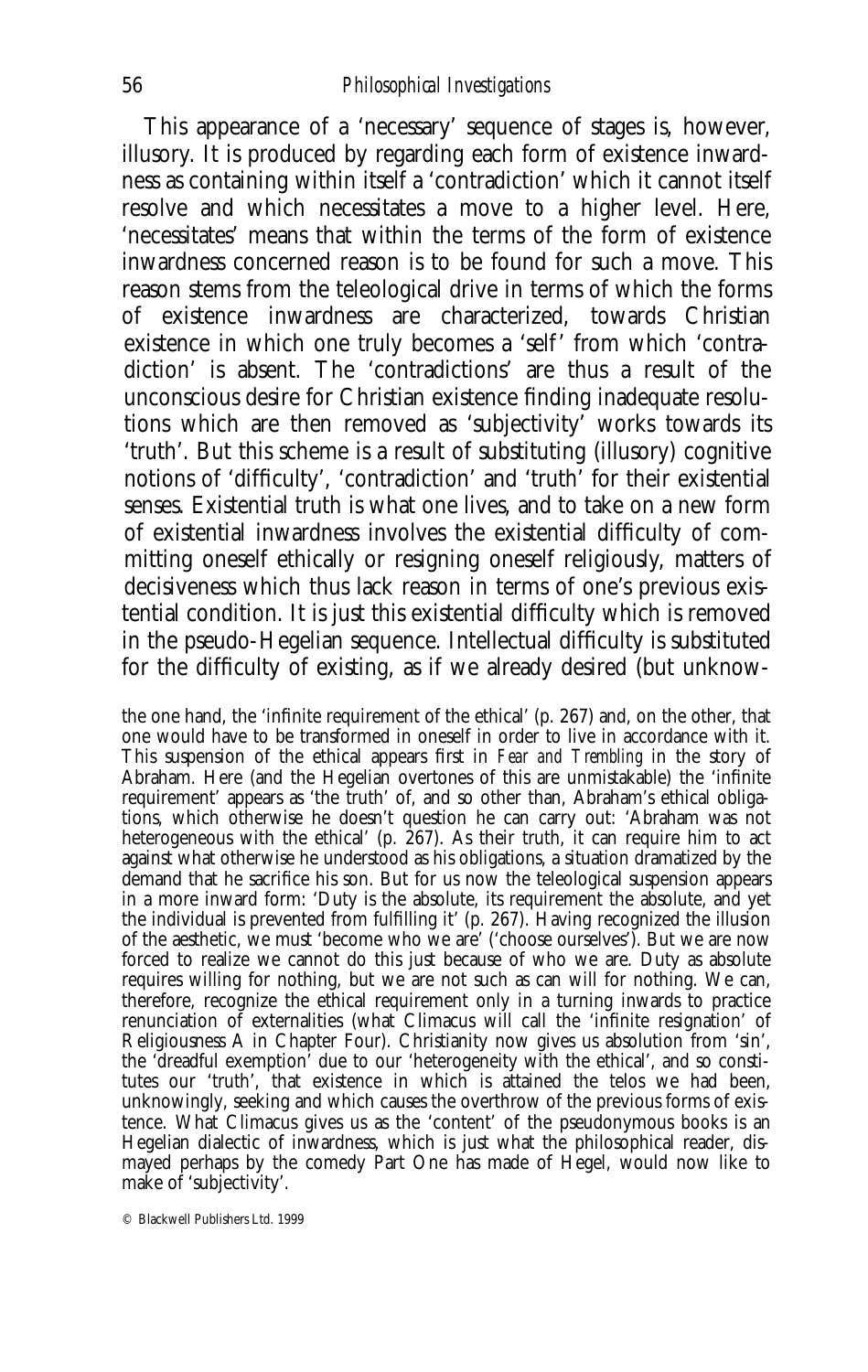ingly) ethical commitment or religious passion, and the difficulty lay in realizing this, so that we could arrive in the ethical or religious by intellectual reflection. But it is just this illusion that the doublyreflected communication of CUP attempts to remove.

6

Chapter Three, 'Actual Subjectivity, Ethical Subjectivity, the Subjective Thinker', now works against what has (apparently) been said, before the personal intervention in the previous chapter, by questioning its *overt form*. 'In the language of abstraction, that which is the difficulty of existence and of the existing person never actually appears; even less is the difficulty explained' (p. 301). Yet it is the language of abstraction in terms of which the difficulty has been articulated and 'explained' in the erection of a theory of 'subjectivity'. This 'subjectivity' is just as much a generality and abstraction as that of the 'human being' of philosophical inquiry: both are the product of a disinterested inquiry into existence. But 'there is only one ethical observing – it is self-observation' (p. 320) which cannot form the contents of a book. 'All existence-issues are passionate . . . To think about them so as to leave out the passion is not to think about them at all' since they are ones which the individual must encounter within her own life. But if this is so, then existence issues are not thought about in the book, and the issue the book began with is, it was stated at the start, such an issue. Which brings us fullcircle in chapter four, back to 'The Issue in *Fragments*'.

Christianity today, Climacus says, has become either a matter of custom and habit (we are Christians because we have been baptized, go to church and go through certain rituals) or the subject of intellectual inquiry. Under such circumstances it 'becomes more and more difficult to find a point of departure if one wants to know what Christianity is' (p. 368). The question, of course, is whether that 'point of departure' is to be found in what appears to be the 'content' of PF and CUP or lies not *in* the books but in the disillusioning of a certain kind of reader through the operation of the contradictions, changes of tone, irony and comedy of these texts which opens the reader to hear the Christian requirement *personally* as requiring decision. PF had 'imaginatively constructed' a form of existence going beyond paganism for which 'an eternal happiness is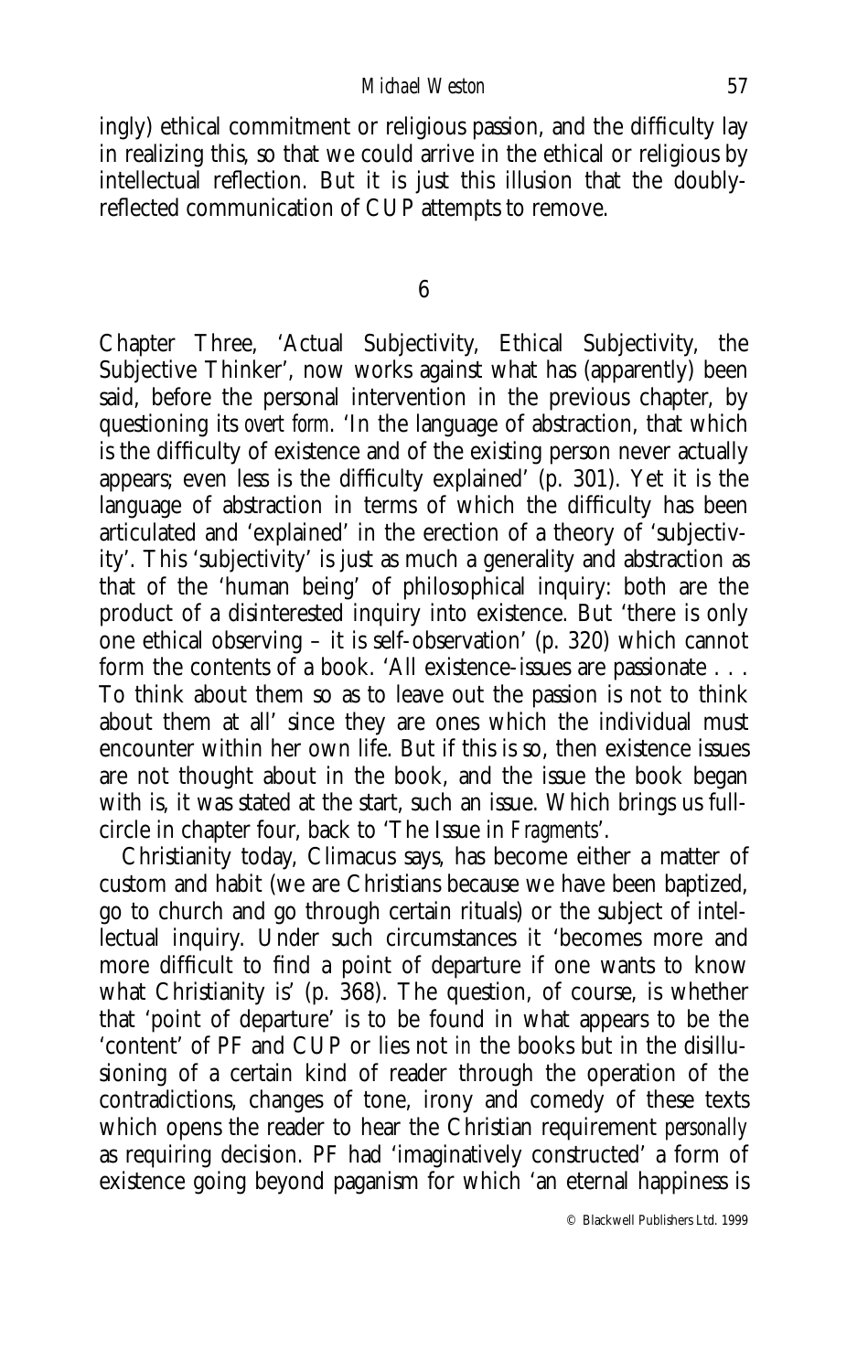decided in time by the relation to something historical' and which Climacus now identifies with Christianity (p. 369). However, he immediately says that the question of what Christianity is must not be raised as if it were a philosophical theory but 'in terms of existence' and so it must 'be able to be answered briefly' since 'it would indeed be a ludicrous contradiction if an existing person asked what Christianity is in terms of existence and then spent his whole life deliberating on that – for in that case when should he exist in it?' This, coming on page 370 of a book apparently addressed to that question, is indeed ludicrous. And the appropriateness of the 'imaginative construction' and the analytic discourse of the earlier part of CUP becomes more pressing in the light of a footnote which remarks 'With regard to an existence-communication, existing in it is the maximum and wanting to understand it is a cunning evasion that wants to shirk its task' (p. 371). But it is precisely our desire for understanding which prompts us to read the book.

In all the learned discussions about what Christianity is, Climacus goes on, one never sees the question 'What is Christianity?' 'presented in such a way that one discovers that the person asking about it is asking in terms of existing' (p. 373). If the difficulty is in becoming and being a Christian (that is, in existing in Christianity) then 'it should not even be difficult to understand – namely, to understand in such a way that one can begin with the difficulty – to become a Christian and to be a Christian' (p. 379). Christianity is 'an existence communication' and expresses 'an existence contradiction' (p. 380) and it is 'to express the existence-contradiction of Christianity' that Climacus introduces the issue 'an eternal happiness is decided here in time by a relation to something historical' (p. 381). But this 'introduces' the 'existence contradiction' in the form of a contradiction in *thought* (hence 'the absolute paradox'). But is an 'existence contradiction' such a contradiction? Climacus has only tried to 'introduce' the issue, and he says that, unlike an introduction in matters of thought, there is no direct transition to becoming a Christian from such an introduction: rather there is 'the qualitative leap'. This might sound as if Climacus was simply saying, first we have to understand, then you can act upon it. But he constantly emphasizes that in so far as there is any understanding at issue, there is no difference between the 'simple' and the 'wise person': 'it is not the simple person for whom this introducing can make it difficult to become a Christian' (p. 383). Climacus's introducing makes it 'difficult' for a

<sup>©</sup> Blackwell Publishers Ltd. 1999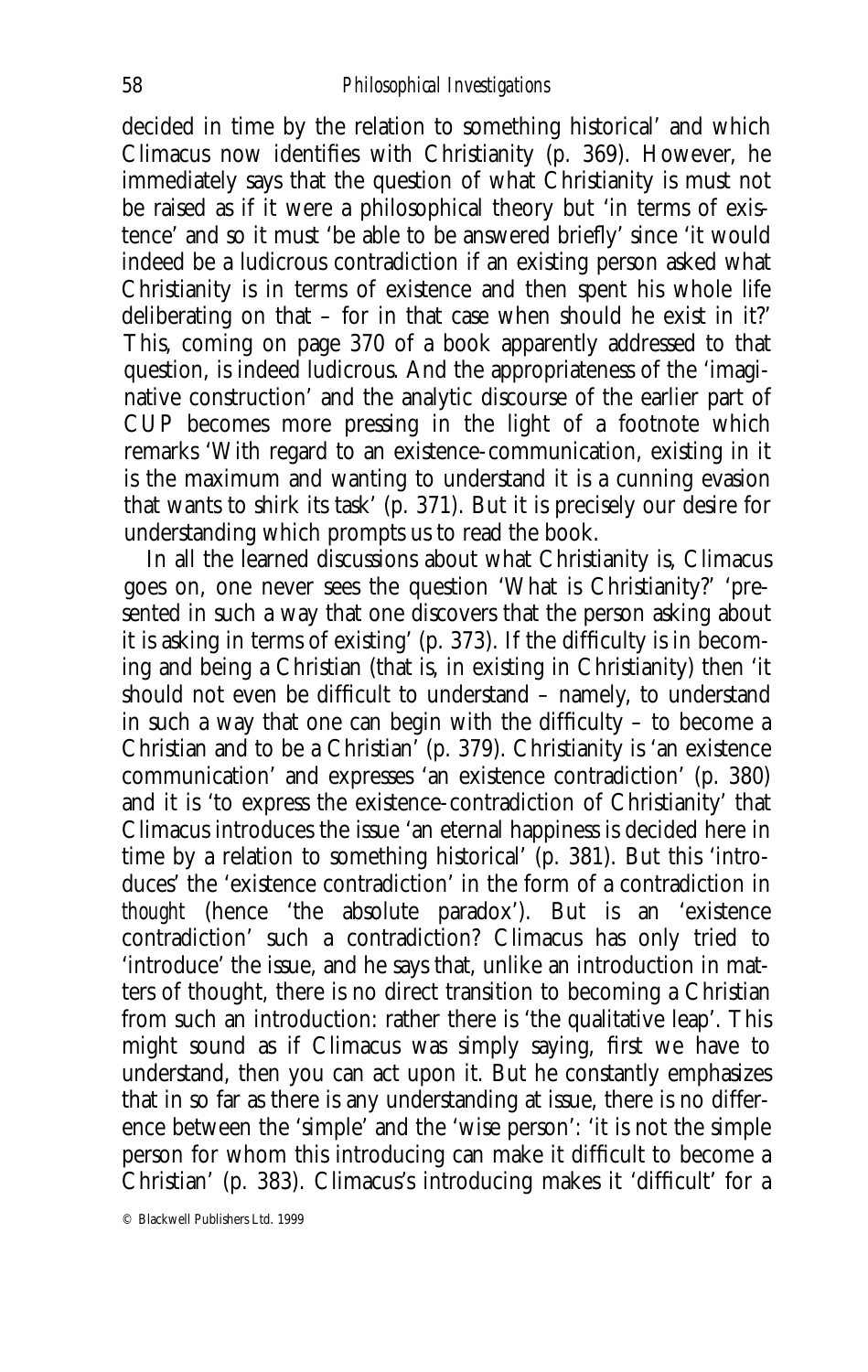certain kind of person (the sort who reads a book like this) and this introducing is by no means what one would have to understand, wise or simple, to engage with the difficulty of Christianity which Climacus has said lies in becoming and being a Christian. Rather, he says, that there is a 'qualitative leap' means that the introduction must be 'repelling', making it difficult to enter what it introduces (p. 381). This 'repulsion points out that (Christianity) is the absolute decision' (p. 384). The introduction as repulsion is a rejection of the demands of the 'wise' that they should first 'understand' in a way which is not available to the 'simple', since for both the issue is whether they will make the 'absolute decision' or not and the difficulty with this does not lie in understanding (it is the requirement to give up everything) but in living it. This kind of 'introduction' operates by beginning where the reader is, with their desire to understand, apparently intending to accommodate it, and then defeating its demand for satisfaction. So the 'issue' through which Christianity is here 'introduced' is immediately articulated in terms of an explicit contradiction which defeats the desire to understand: 'The individual's happiness is decided in time through a relation to something historical that furthermore is historical in such a way that its composition includes that which according to its nature cannot become historical and consequently must become that by virtue of the absurd' (p. 385). The individual's happiness is decided by a relation to something which both is historical and cannot be. Climacus has just said that the introduction of the 'issue' is to be repelling and the repulsion points out that Christianity is the 'absolute decision'. He now emphasizes what that means: a person relates to an 'eternal happiness' only if it absolutely transforms his existence for him. If 'there is something he is not willing to give up for its sake, then he is not relating himself to an eternal happiness' (p. 397) – as, for example, if he is not willing to give up his desire for the sort of understanding CUP apparently promises. The contradiction repels the one who desires understanding and points towards what the absolute decision would require here, namely giving up the demand of the reader that Christianity be something to be understood in a way available only to the 'wise'. Christianity as existence communication requires us to venture all, and so live for nothing, an existence form Christianity calls 'love'. The existence contradiction lies in our being unable to take on this existence form, since we exist, at the time we encounter the existence communication, in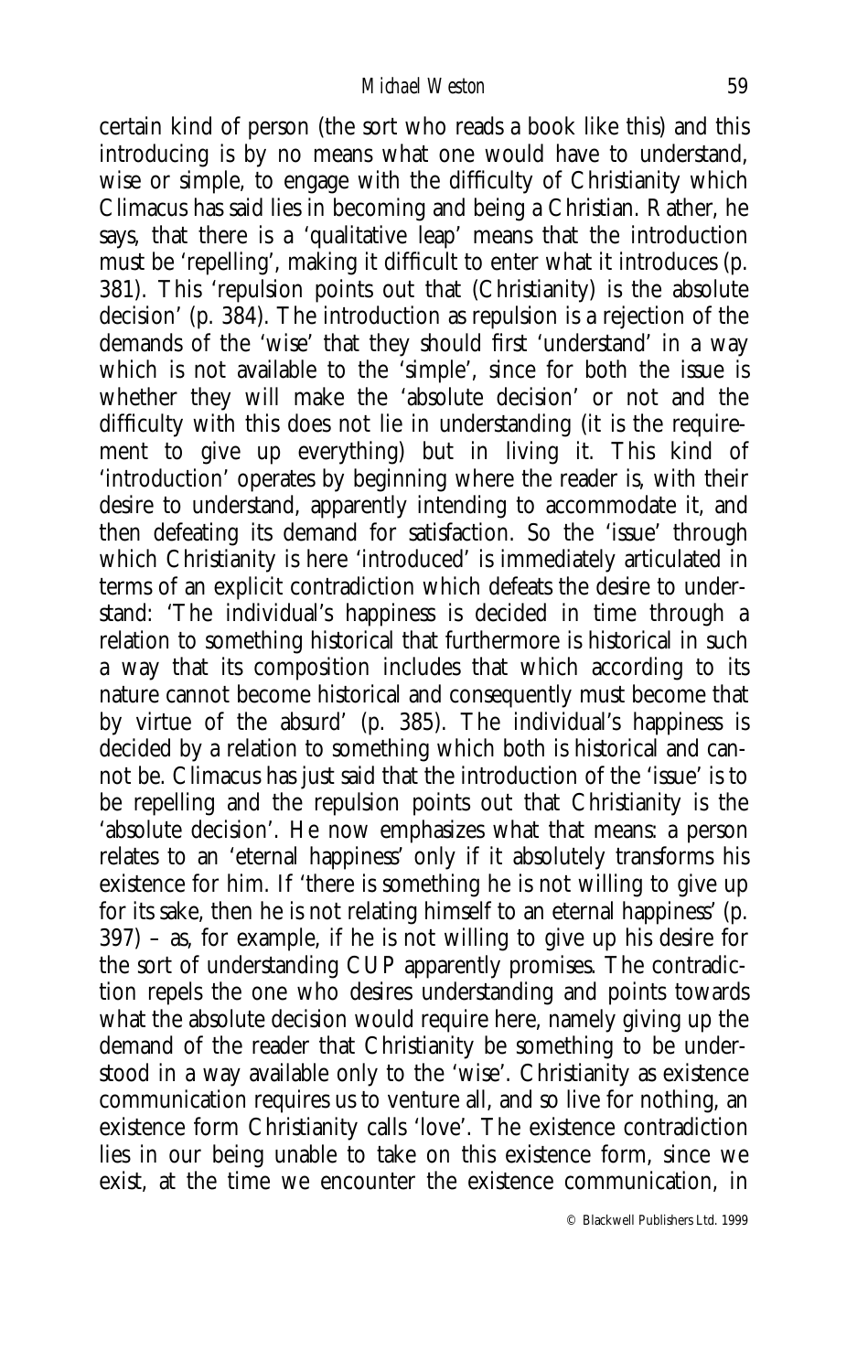terms of human relativities, and yet it is the requirement the Christian must accept. The contradiction is existential: if we accept the requirement, we recognize that we should exist in an existence form we cannot ourselves bring about. To express this in the form of a contradiction in thought is a confusion of categories.

And it is here that Climacus 'identifies' himself as a 'humorist' who 'comprehends' but does not himself live in terms of Christianity. We have seen above Climacus's explicit account of the 'humorist'. But in the light provided by the *movement* of the text, we can read this reference to 'comprehension' itself humorously, since it amounts to the understanding that Christianity as the absolute decision rejects the demand for understanding and the evasions of intellectual inquiry. When Climacus then says that the humorist 'comprehends the profundity, but at the same time it occurs to him that it most likely is not worth the trouble to become involved in explaining it. This revocation is the jest' (p. 448), we can read underneath the surface meaning, provided by Climacus's explicit account of the humorist, to the humorous expression ('not worth the trouble') for recognizing that Christianity declines the demand for explanation just because it is the absolute decision, requiring that one 'venture everything' (and so without a 'why'). The 'revocation' is the apparent offer of explanation and then its withdrawal which leaves the one who desires understanding simply with their personal relationship with the decision.

In the remainder of Chapter Four, Climacus repeatedly offers us something to understand only then to render this impossible. Having distinguished between religiousness A, that of 'inward deepening', and religiousness B, that of relation to the 'absolute paradox', he immediately emphasizes that what is specific for Christianity is 'not a task for thinking' and promptly revokes the entire enterprise: 'But one does not prepare oneself to become aware of Christianity by reading books or by world-historical surveys, but by immersing oneself in existing. Any other preliminary study is bound eo ipso to end in a misunderstanding. The difficulty is not to understand what Christianity is but to become and to be a Christian' (p. 559). This refusal of understanding is once again formulated in terms of the 'paradox', but now in a form which questions itself. 'The misunderstanding continually consists in the delusion that the incomprehensibility of the paradox is supposed to be connected with the difference' between good and poor minds (p. 566). But if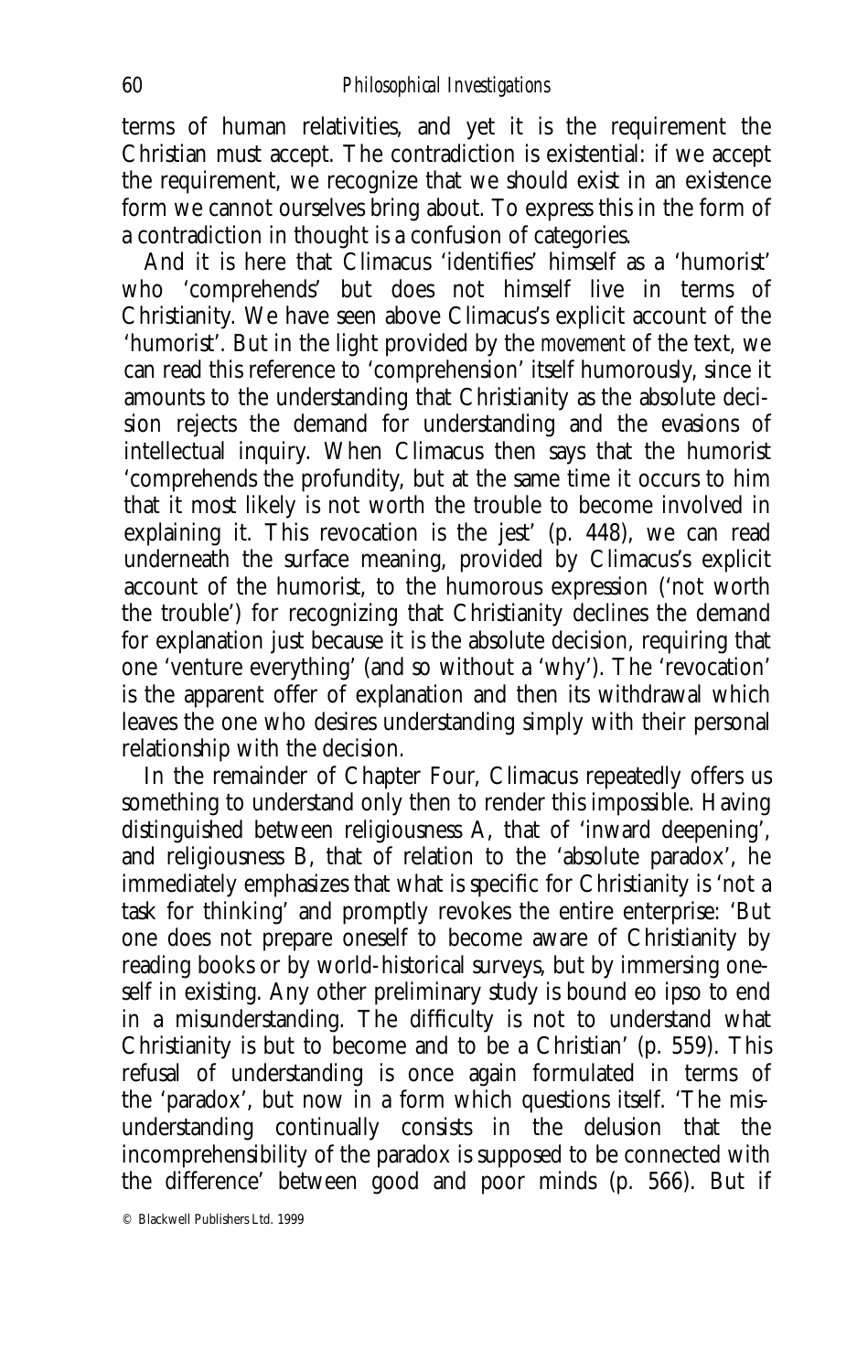Christianity is a relation to 'the paradox', then perceiving it as 'paradox' would certainly depend on such a difference. A paradox is for the understanding. But, Climacus goes on, one 'cannot believe nonsense against the understanding . . . because the understanding will penetratingly perceive that it is nonsense and hinder him in believing it, but he uses the understanding so much that through it he becomes aware of the incomprehensible, and now, believing, he relates himself to it against the understanding' (p. 568). The paradox has been described in terms of no-sense, that is a contradiction, but this is now apparently to be distinguished by the understanding itself from nonsense, yet in such a way that there can be in this no difference between the 'wise' and the 'simple'. What Climacus is offering us is the continual attempt to intellectualize the existential requirement that Christianity is as an existence communication: to formulate in terms of the desire to understand what cannot be understood, not because there is the 'paradox' which can't be understood (but can be understood as the paradox), but because Christianity is the existence communication which requires us to 'venture everything' and so without a reason. Christ calls us to give up everything and follow Him, who is 'The Way, the Truth and the Life'. At the end of Chapter Four, Climacus embarks on the project of articulating this as 'a relation that runs directly counter to all thinking' (p. 570). Formulated in this way, the relation involves two 'dialectical contradictions' – 'first, basing one's eternal happiness on the relation to something historical, and then that this historical is constructed contrary to all thinking' (p. 579). We cannot base our 'eternal happiness' on 'something historical' since the latter is something we can know (to the extent we can) only in a relation of disinterest, whereas the significance of our lives is not something we can relate to in disinterest. The object of faith, Christ, cannot then be an object of historical knowledge, but this now gets expressed in the claim that He must then be 'historical' in a way 'contrary to all thinking'. Climacus tries to articulate this 'unthinkability' in terms of the relation to the object of faith as being not one to a 'possibility', the field of the thinkable, but to 'actuality', that the god Christ, was born, lived and died like any human being (p. 581). However, this isn't the relating to a particular as the *actualizing* of a possibility, since the object of faith *cannot* be understood as possibility. But then, nor can it be a relation to 'actuality' in the terms Climacus is using here, since this notion depends on that of 'possibility'. If one says that one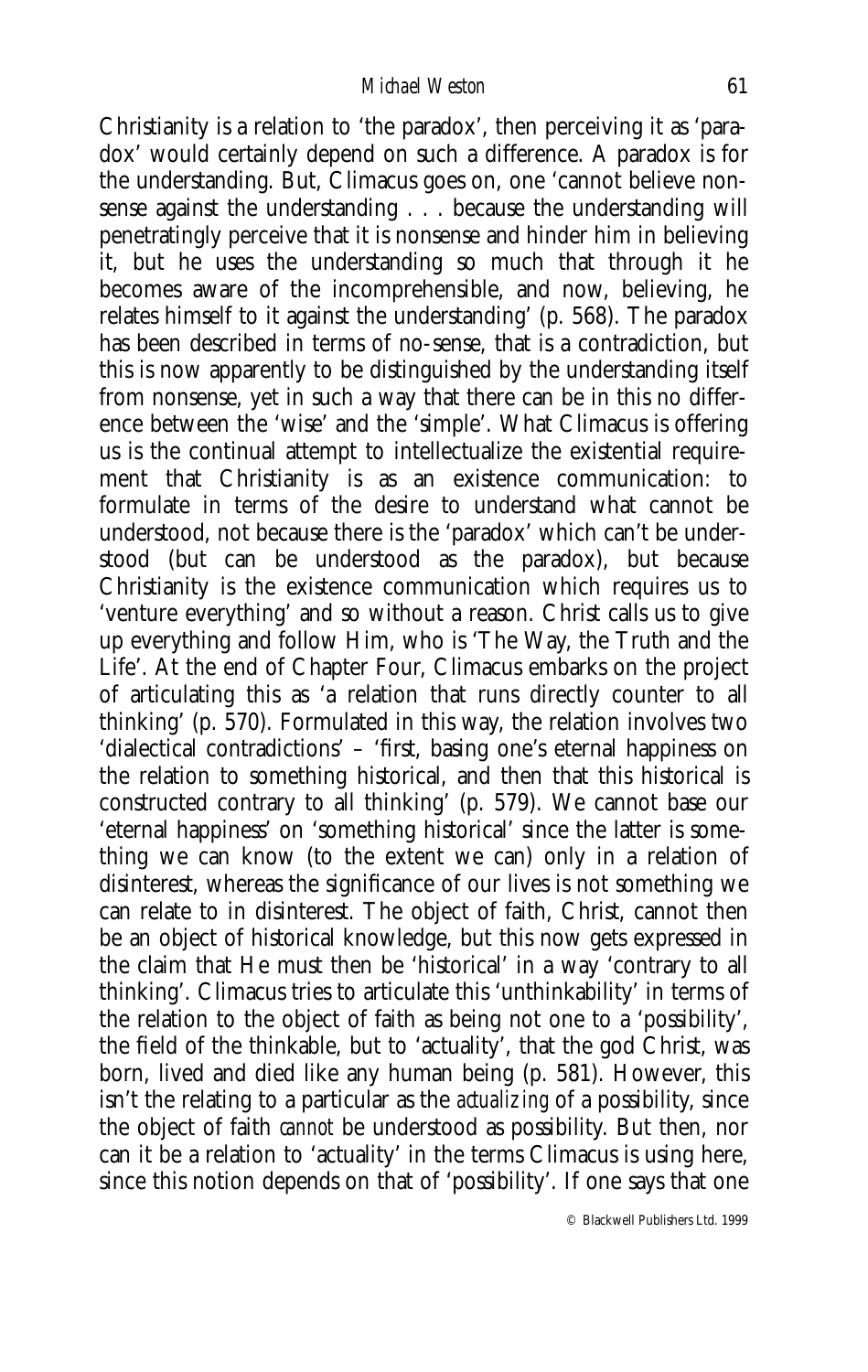cannot say that it is a 'possibility' that Christ, the son of God, existed, this is just a misleading way of marking that one's relation to Christ is either that you believe (that is, accept the existence communication which is the life of Christ) or you reject Christianity. To say the object of faith is 'constituted contrary to all thinking' is again a misleading way of saying that Christianity is, as an existence communication, something which you accept or reject, matters of decision and not understanding, and that this decision concerns the existence communication which requires us to 'venture all' and so without reason. The 'dialectical contradictions' result from trying to formulate what is not a matter of the understanding, as requiring decision in relation to the existential requirement to venture all, as if it were *incomprehensible*. But, then, in order to distinguish this from the everyday notion of incomprehensibility, that of contradiction or of what is not yet understood, notions relative to that of comprehension, it is said to be incomprehensible in some 'absolute' sense. But any notion of incomprehensibility is relative to, takes its sense from, its relation to that of comprehensibility. The 'absolute' sense is an illusion, and one Climacus wishes us to recognize as such when at the end of the chapter he says that 'sin', consciousness of which characterizes the Christian, 'is no teaching or doctrine for thinkers . . . It is an existence category and simply cannot be thought' (p. 585).

The later stages of the chapter continually incite our desire to understand, defeat it, saying we have to deal with the incomprehensible, and then interjecting warnings against the enterprise we are embarked on (the humorous, the rejection of introducing Christianity by a book, and so on). There is no doctrine here, only the continual attempt to prevent our desire to construe it as a matter for understanding finding even the illusion of satisfaction.

7

In the final appendix, as we've seen, Climacus revokes the book. He writes for the 'imagined reader' who 'can understand that the understanding is a revocation'. To understand the book is to revoke it. But such a reader 'can understand that to write a book and to revoke it is not the same as refraining from writing it' (p. 621) since the point of the book is to provoke the understanding that is the revocation. The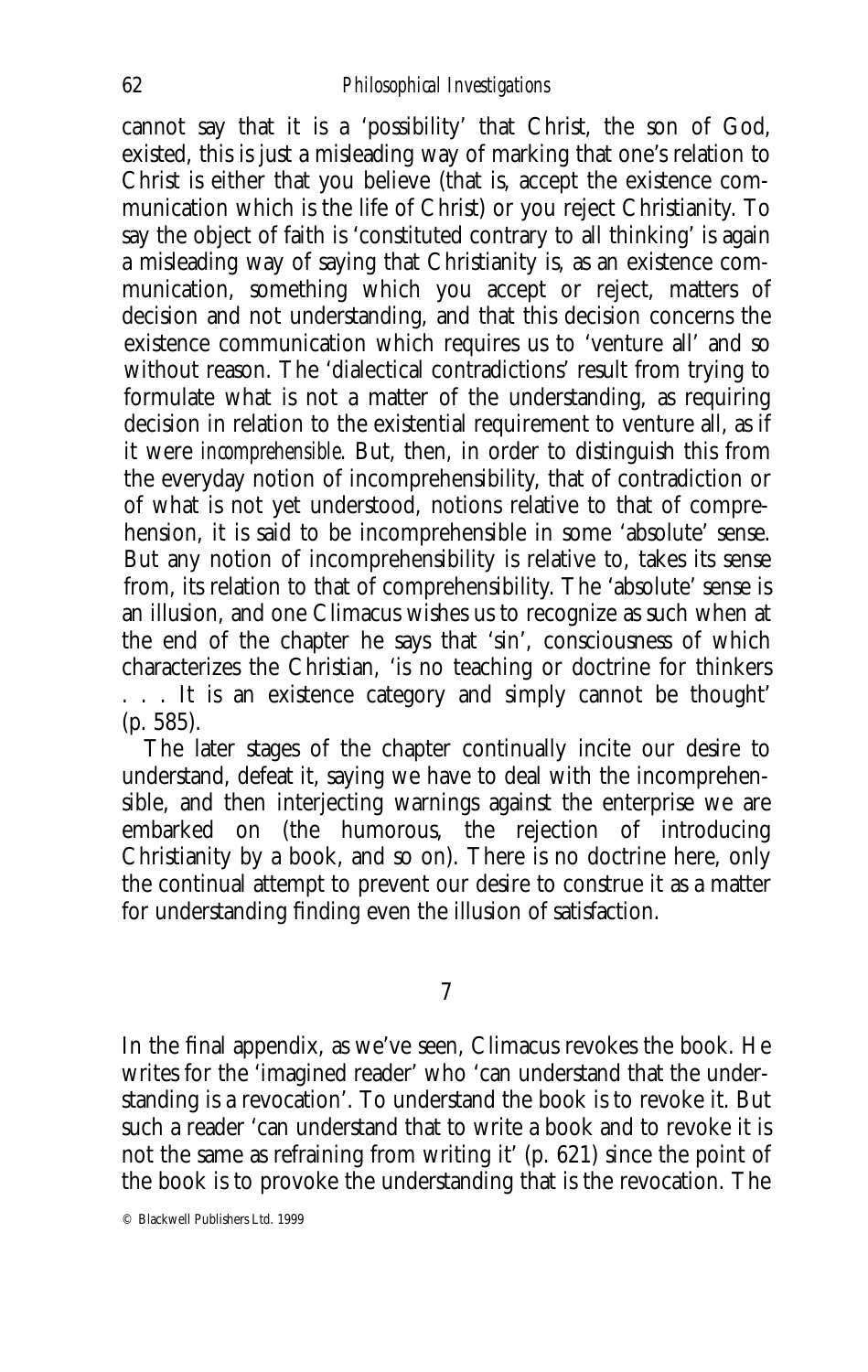book aims to dispel the illusion the reader is in who *desires to read the book*, one which ostensibly raises the question 'How to be a Christian'. Such a person is under the illusion that this is something which requires a disinterested inquiry to establish as a preliminary to determining what attitude to take to it. The strategy of the book is to go through the motions of such an inquiry in such a way that it is *unreadable*, to go along with the desire to understand in order to undermine it. It becomes possible then for such a reader to revoke the book in the realization that the issue cannot be presented like this, in a book, but faces one in one's own life, as it does too the 'simple' who would have no desire to read the book, in the requirement to 'venture everything', where the difficulty is not to understand but to live in it – if one wills.

The 'truth' of life for an individual is a matter of 'existence inwardness', something to live in. This notion of truth has a corresponding sense of 'illusion', namely where self-understanding is at odds with the way an individual lives, a form of self-deception. Selfdeception cannot be removed by a direct communication that the person's self-description doesn't apply to them, for their selfunderstanding is that it does. The deception would have to be removed by the person concerned and therefore in a way which altered the way they saw themselves. Communication directed towards such an illusion must initially embrace it, begin from where the individual is in self-understanding.<sup>5</sup> In the case of PF and CUP, the immediate audience is of intellectual and cultured individuals who either think they are Christians because they have some intellectual account to give of it which they claim to believe, or who think they would become Christians if only such an account could be given. The 'issue' is posed in CUP as a necessary preliminary for the question of faith to arise, and it is posed in a form which invites intellectual inquiry. The intellectual accounts the audience is likely to 'believe', the historical and philosophical, are undermined in Part One by contrasting our disinterested relation to such results of

<sup>5.</sup> This is why Kierkegaard uses the pseudonyms. To dispel an illusion, it must first be assumed. But Kierkegaard himself does not live in the illusions, and so they must be assumed in another guise. 'One will perceive the significance of the pseudonyms and why I must be pseudonymous in relation to all aesthetic productions, because I led my life in entirely different categories and understood from the beginning that this productivity was of an interim nature, a deceit, a necessary process of elimination' (*The Point of View for My Work as an Author*, ed. B. Nelson, Harper, 1962, pp.  $85-6$ ).